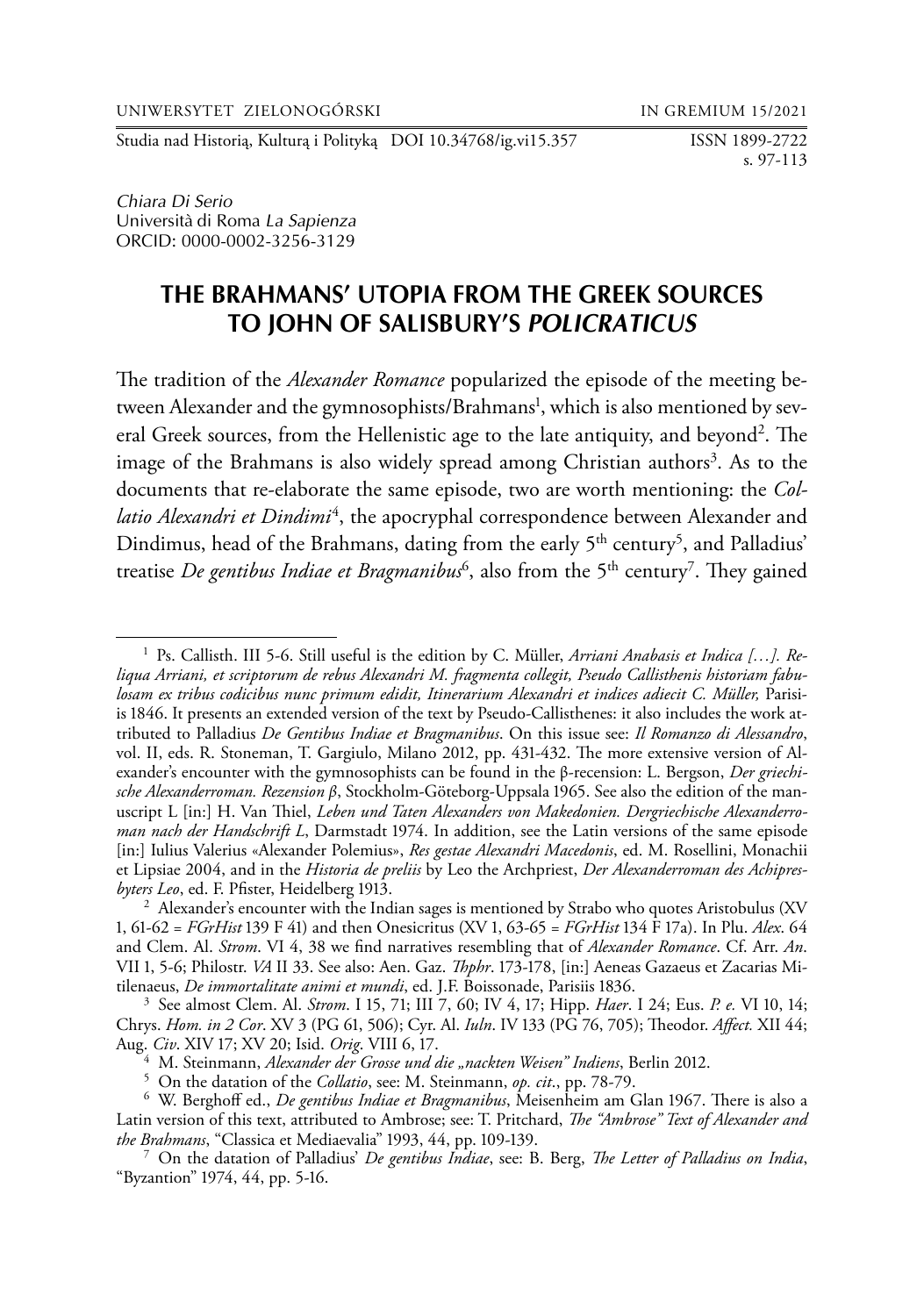considerable fortune in the following centuries, thanks to their numerous rewritings<sup>8</sup>. In the texts written by the Greek authors the Brahmans are already characterized as an "alien" community, who possess a peculiar lifestyle and live at the margins of India, a region that was traditionally represented as a fabulous, distant country in the Far East, both fascinating and frightening<sup>9</sup>. The singularity of their conduct is a constant feature of any literary text that mentions them and describes their extraordinary image. The aim of this research is to illustrate: a) how the descriptions of the Greek authors reveal the *topos* of the spatial remoteness of the Brahmans from what the Greeks regarded as "civilization"; b) how later the same motif becomes even more evident in late antique sources and up to medieval texts<sup>10</sup>, among which a passage from John of Salisbury's *Policraticus* is worthy of investigation.

The feature of the remoteness and separateness of the world of the Brahmans is already present in the indications provided by the Greek and late antique sources. The typical ideological-cultural pattern of the Greek thought assigns a symbolical condition of marginality to the Indian sages – as well as to other foreign peoples – from which the Greeks want to distance themselves<sup>11</sup>.

According to the literary documents we possess on the Brahmans, it is not possible to identify a single tradition on their exact geographical location. On the contrary, we have several indications as to the place they were supposed to inhabit. Although some authors refer that the Brahmans lived by the Ganges<sup>12</sup>, the *Refutatio omnium haeresium* (3<sup>rd</sup> century) reports that the river flowing along their territory is

<sup>8</sup> On the medieval fortune of the *Collatio*, see: *A note on the Mediaeval History of the* Collatio Alex-

andri cum Dindimo*,* "Classica et Mediaevalia" 1954, 15, pp. 124-129. <sup>9</sup> In general about India as a land of "wonders" see: R. Wittkover, *Marvels of the East. A Study in the History of Monsters*, "Journal of the Warburg and Courtauld Institutes", 1942, 5, pp. 159-197; J.S. Romm, *The Edges of the Earth in Ancient Thought. Geography, Exploration, and Fiction*, Princeton 1992, pp. 82-120; K. Karttunen, *India and the Hellenistic World*, Helsinki 1997, pp. 129-252. Moreover, P. Zumthor, *La mesuredu monde*, Paris 1993, pp. 269-275 addresses the theme of India as a marvellous

<sup>&</sup>lt;sup>10</sup> On the medieval sources dealing with the Brahmans, see the extensivearticle by: T. Hahn, *The Indian Tradition in Western Medieval Intellectual History*, "Viator" 1978, 9, pp. 213-234. See also: G. Cary, *The Medieval Alexander*, Cambridge 1956. <sup>11</sup> This theme was developed by G. Piccaluga, *La mitizzazione del Vicino Oriente nelle religioni del mon-*

*do classico*, [in:] *Mesopotamien und seine Nachbarn*, eds. H. Nissen, J. Renger, Berlin 1982, pp. 573-612. On the motif of the island as a marginal space, see: G. Traina, *Fra antico e medioevo: il posto delle isole*, "Quaderni catanesi" 1986, 15, pp. 113-125. <sup>12</sup> Str. XV 1, 69 and Arr. *Ind*. X 5 indicate that the Ganges is on Indian territory. Cf. Apul. *Flor*. VI.

More explicitly the proximity of the Brahmans to the Ganges occurs in Porph. *Abst*. IV 17, 4 and Pall. *Gent. Ind*. I 1 (ed. Berghoff). It should be noted that in Pall. *Gent. Ind.* I 11 (ed. Berghoff) the Brahmans are indicated as "people" (ἔθνος), while in Porph. *Abst.* IV 17, 1 and in the previous Greek sources they are indicated with γένος (Str. XV 1, 59 = *FGrHist* 715 F 33; Arr. *Ind*. XI 1; Luc. *Fug*. 6), a term that shows how the Greeks considered them as a social "class".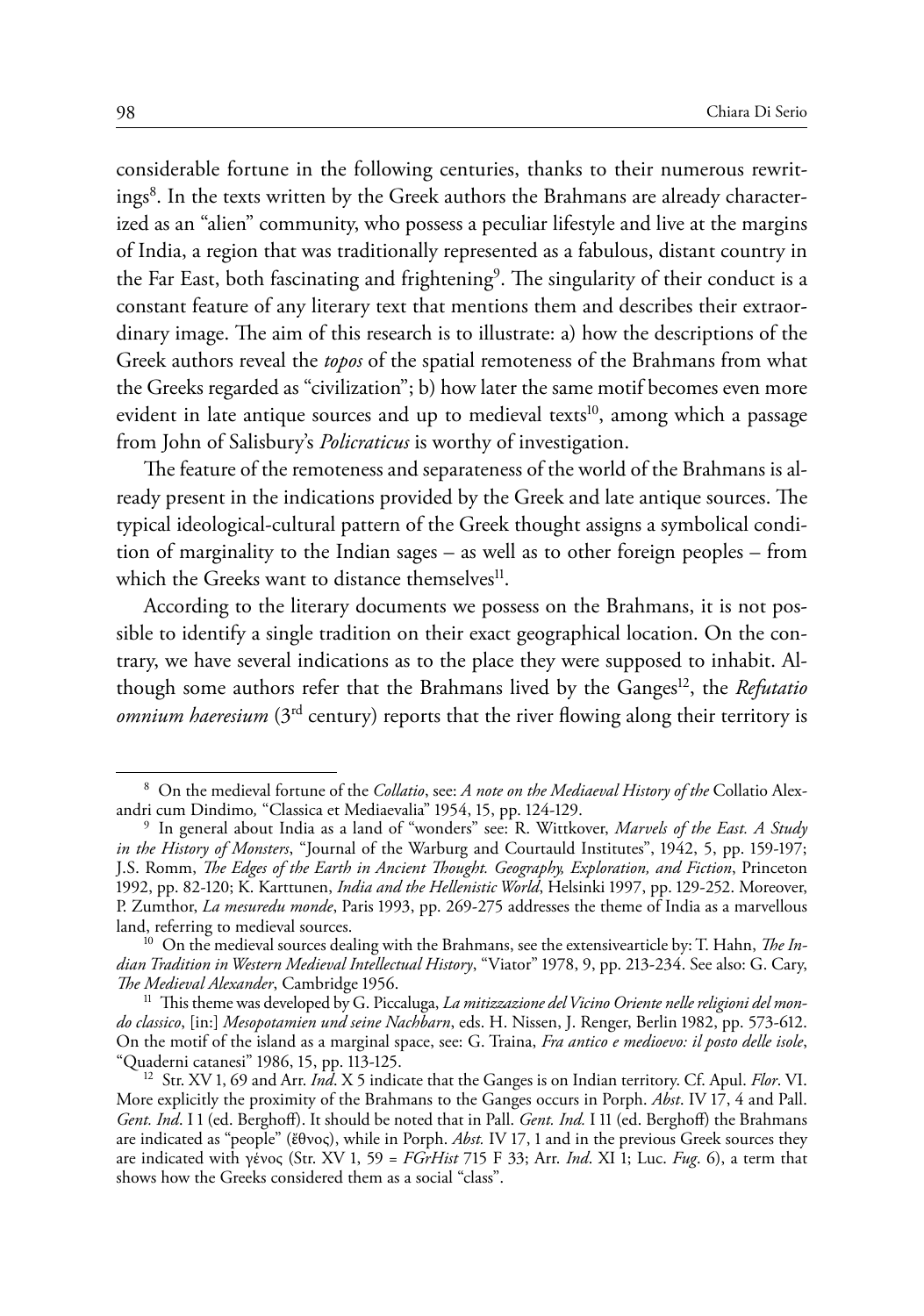the Tagabena<sup>13</sup> and the recension β of the *Alexander Romance* (5<sup>th</sup> century)<sup>14</sup> the Euphrates<sup>15</sup>. As to the different information about their country, we should remember that Palladius' *De gentibus Indiae et Bragmanibus* refers that they lived in India and in Serica<sup>16</sup>. But we also read the information from Latin authors on their being naked and resisting cold winters and the snows of the Caucasus<sup>17</sup>. Finally, a further tradition places them in Ethiopia<sup>18</sup>. To this uncertain transmission of geographical information belong also the testimonies that place them in a solitary and wooded area in Northern India<sup>19</sup>, or that attest their wanderings in unspecified Indian deserts<sup>20</sup>. The presence of woods on the land of the Brahmans is a widely documented *topos*, that starts from the account of the Hellenistic historian Megasthenes<sup>21</sup>. According to the descriptions we have of their lifestyle, they live close to nature and vegetation has an important role<sup>22</sup>. In the *Alexander Romance*, when the king reaches their region, he sees woods and a lot of fruit-laden trees<sup>23</sup>. According to what is told in the *De gentibus Indiae et Bragmanibus* by Palladius, they rest while observing the forests and the sky, they listen to the birdsongs and the eagles' cry, they are covered in leaves and live outdoors<sup>24</sup>; besides, this condition of isolation makes them happy<sup>25</sup>. Along with the presence of woods in their territory, some sources underline that the Brahmans live

<sup>16</sup> Pall. *Gent. Ind*. I 1 (ed. Berghoff).<br><sup>17</sup> Cic. Tusc. V 77; Val. Max. III 3, 6 ext.<br><sup>18</sup> Hld. *Aeth*. 10, 9-10. See the passage of Hier. *Ep*. 53, 1 quoted below. Several times in Jerome's texts the Brahmans are placed among the Indians and the gymnosophists among the Ethiopians: *In Ezech*. IV 130 (PL 25 col. 115); Ep. 107, 8, 3. On the confusion between India and Ethiopia in the ancient world see K. Karttunen, *India in Early Greek Literature*, Helsinki, 1989, pp. 134-138. All documents from ancient sources on the confusion between India and Ethiopia can be found [in:] P. Schneider, *L'Ethiopie et l'Inde. Interférences et confusions aux extrémités du monde antique (VIIIe siècle avant J.-C.-VIe siècle* 

<sup>19</sup> Amm. XXIII 6, 33.<br><sup>20</sup> Aug. *Civ.* XIV 17; XV 20; Isid. *Orig*. VIII 6, 17.<br><sup>21</sup> Str. XV 1, 59 = *FGrHist* 715 F 33. Cf. Theodor. *Affect*. 12, 44; Pall. *Gent. Ind*. II 7; 11; 13; 24; 37;<br>42; 57 (ed. Berghoff); Tert

<sup>22</sup> See for instance, Arr. *An.* VII 1, 5; *Ind.* XI 7.<br><sup>23</sup> Ps.-Callisth. 3, 5 (ed. Bergson).<br><sup>24</sup> Pall. *Gent. Ind*. II 7 (ed. Berghoff): ἀναπαύονται βλέποντες ὕλας καὶ οὐρανόν. καὶ ἀκούομεν ὄρνεων ἦχον εὐμελῆ καὶ ἀετῶν κλαγγήν, φύλλα τε περιβεβλήμεθα καὶ ἀέρι ἐνδιαιτώμεθα. "Now we take our ease, contemplating matter and the heaven. We listen to the sweet song of the birds and the clangour of eagles. We are clothed in leaves and live in the open air" (transl. by R. Stoneman, *Legends of Alexander* 

<sup>25</sup> See Pall. *Gent. Ind*. II 42 (ed. Berghoff): διὰ τοῦτο χαίρομεν ἡμεῖς ἐν ἐρημίαις καὶ μέσαις ὕλαις καθεζόμενοι. "That is why were joice to sit in the wilderness and the forests" (transl. by R. Stoneman).

<sup>13</sup> Hipp. *Haer*. I 24, 1. In *Gent. Ind.* II 4 (ed. Berghoff) the river *Tiberoboam* is mentioned. On the interpretation of ch. I 24 of the *Refutatio*, see C. Di Serio, *The Lifestyle of the Brahmans in the* Refutatio

<sup>&</sup>lt;sup>14</sup> This date was established by C. Jouanno, *Naissance et métamorphoses du Roman d'Alexandre. Do-<br>
<sup>15</sup> Ps.-Callisth. III 6 (ed. Bergson).*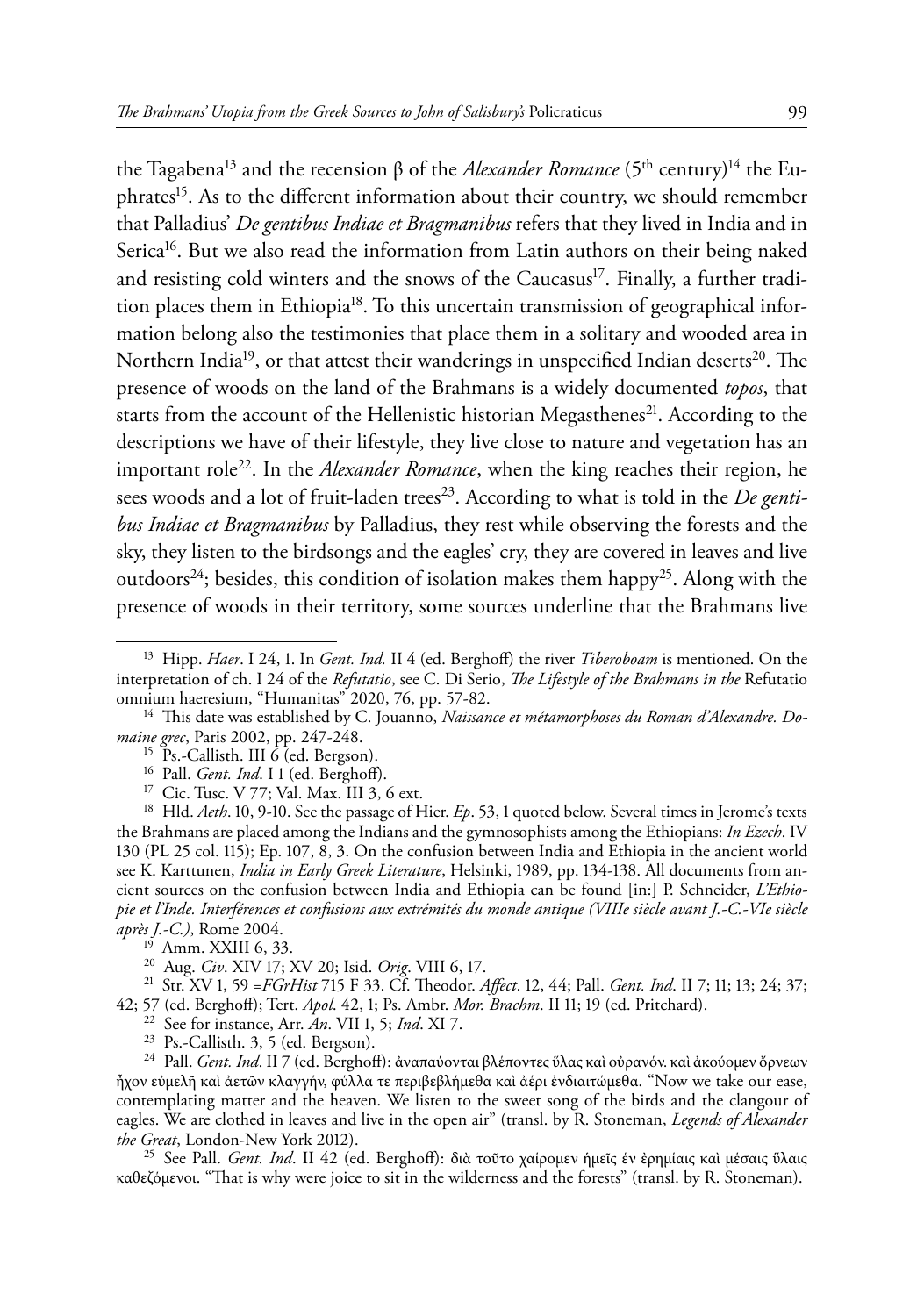far from any urban settlement<sup>26</sup>. Porphyry's *De abstinentia* – dated to the  $3^{rd}$  centu $ry^{27}$  – even describes them as reluctant to live a communal life, and therefore each of them has his own hut and lives apart from the others so as not to be obliged to  $talk<sup>28</sup>$ . On the whole, the descriptions of the Greek authors show that the habitat of the Brahmans is characterized as a remote space, distant both geographically and culturally from the Greek world<sup>29</sup>, and especially far from any urban standard of living.

If we then proceed to the cultural context of the Christian authors of the late antiquity, we clearly notice that the image of the Brahmans is symbolically transposed onto an uncommon, out-of-history and out-of-reality spatial dimension. In a letter by Jerome – who lived between the  $4<sup>th</sup>$  and the  $5<sup>th</sup>$  century – we read (*Ep*. 53, 1):

*Apollonius – sive ille magus, ut vulgus loquitur, sive philosophus, ut Phytagorici tradunt – intravit Persas, transivit Caucasum, Albanos, Scythas, Massagetas, opulentissima Indiae regna penetravit et ad extremum latissimo Phison amne transmisso pervenit ad Bragmanas, ut Hiarcam in trono sedentem aureo et de Tantali fonte potantem inter paucos discipulos de natura, de moribus et de siderum cursu audiret docentem; inde per Elamitas, Babylonios, Chaldaeos, Medos, Assyrios, Partos, Syros, Phoenices, Arabas Palestinam reversus Alexandriam perrexit, Aethiopiam adivit, ut gymnosophistas et famosissimam Solis mensam videret in sabulo.*

Apollonius – or the magician, as common people say, or the philosopher, as the Pythagoreans say – went to the Persians, crossed the Caucasus, the Alban mountains, the Scythians, the Massageteans, and made it all the way to the rich kingdoms of India, and eventually came to the Brahmans, after crossing the wide river Phison so that he could hear Iarcas, sitting on a golden throne and drinking from the fountain of Tantalus, teaching amongst few disciples, about nature, customs, and the motion of the stars. From there via the Elamites, the Babylonians, the Chaldeans, the Medes, the Assyrians, the Parthians, the Syrians, the Phoenicians, and the Arabs, after having returned to Palestine, he arrived at Alexandria, and went to Ethiopia to see the Gymnosophists and the famous table of the sun in the sand<sup>30</sup>.

<sup>26</sup> Str. XV 1, 59 = *FGrHist* 715 F 33. Palladius' text (*Gent. Ind*. II 43, ed. Berghoff) specifies that the Brahmans do not look for cities because they are full of dangers and ill-will, while according to Pseudo-Ambrose (*Mor. Brachm*. II 43, ed. Prichard) the reason is that in the cities there is a multi-

tude of thieves.<br><sup>27</sup> On the description of the gymnosophists/Brahmans in Porphyry's *De abstinentia*, see C. Di Se-<br>10, *Utopian Elements in Porphyry's* De abstinentia, "Studia Ceranea" 2020, 10, pp. 47-61.

<sup>&</sup>lt;sup>28</sup> *Abst.* IV 17, 6. <sup>29</sup> On the dichotomy between the norm of the Greeks and the diversity of the barbarians see: F. Hartog, *Le miroir d'Hérodote. Essai sur la représentation de l'autre*, Paris 1988, pp. 212-213; idem, *Mémoire d'Ulysse. Récits sur la frontière en Grèce ancienne*, Paris 1996, pp. 87-115. On the idea of the superiority of the Greeks over other peoples, see also the studies of: C. Tuplin, *Greek Racism? Observations on the Characters and Limits of Greek Ethnic Prejudice*, [in:] *Ancient Greeks West and East*, ed. G.R. Tsetskhladze, Leiden-Boston-Köln 1999, pp. 47-75; B. Isaac, *The Invention of Racism in Classical Antiquity*, Princeton-Oxford 2004. <sup>30</sup> Translation by the author.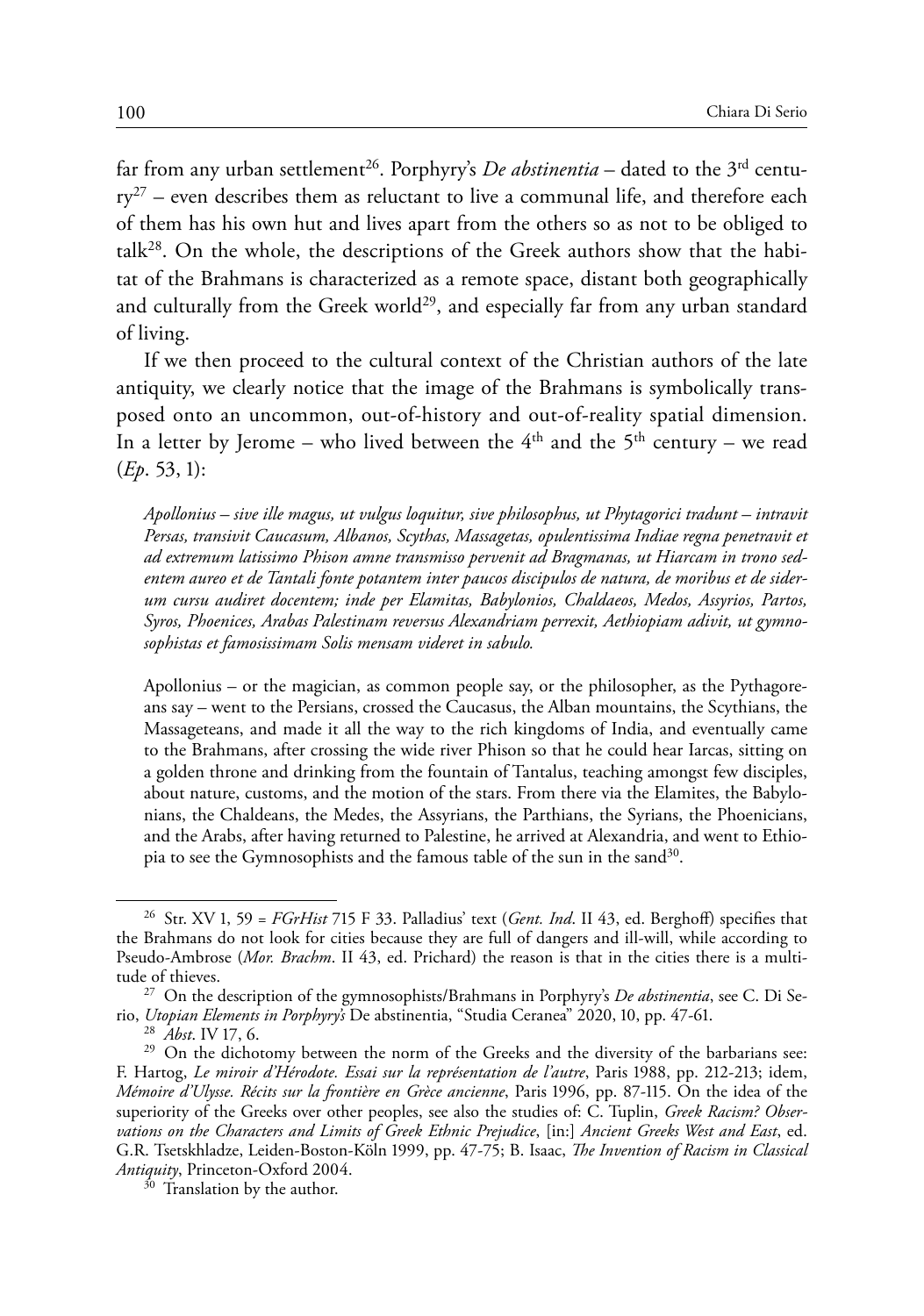In this passage, reference is made to Apollonius of Tyana and his long journey to the  $East<sup>31</sup>$ . Beside the fact that this character is described in the sources as a super-human being<sup>32</sup>, what is more important for us is that the land of the Brahmans is here placed at the easternmost extremity, beyond the river Phison. According to a widely established tradition<sup>33</sup>, reported by Jerome himself, this river could be identified with the Ganges, having its origin in Paradise and flowing through India<sup>34</sup>.

In accordance with these connotative elements on the Eastern territories and on the land of the Brahmans, an Edenic image of their lifestyle emerges, which becomes an ideal model especially in late antique sources. Among them, a passage of the *Expositio totius mundi et gentium – a text of the*  $4<sup>th</sup>$  century – is worth mentioning<sup>35</sup>:

*Post ipsam gentem quid aliudest? Venientibus ad occidentem Braxmani degunt; et ipsi sine imperio transigunt bene et detinent vicinorum bonitatem. Et est habitatio eorum mansionum quinque.*

Beyond this people what else is there? The Brahmans encounter those who come to the Western lands. They conduct their daily lives well without government and they receive the same virtue of their neighbours. Their territory encompasses a five-day journey<sup>36</sup>.

This short description shows the peculiar absence of any authority among the Brahmans, but this element does not prevent them from living a very serene and happy life. The text provides yet another interesting observation: the Brahmans are "good neighbours" (*bonitas vicinorum*) 37, with reference to the population of the Camarini, that are described in the previous chapters $38$ .

<sup>31</sup> See *Vita Apollonii* by Philostratus. On the character, see the extensive work by: M. Dzielska, *Apol-*

*lonius of Tyana in Legend and History*, Roma 1986. <sup>32</sup> J. Elsner, *Hagiographic Geography: Travel and Allegory in the Life of Apollonius of Tyana*, "The Journal of Hellenic Studies", 1997, 117, pp. 22-37; Jas' Elsner, *Beyond Compare: Pagan Saint and Christian God in Late Antiquity*, "Critical Inquiry", 2009, 35/3, pp. 655-683. On the miracles accomplished by Apollonius of Tyana see J.A. Francis, *Subversive Virtue. Asceticism and Authority in the Second-Century*  Pagan World, University Park, PA 1995, pp. 118-126.<br><sup>33</sup> J. AJ I 1, 3; Pall. *Gent. Ind.* I 1 (ed. Berghoff); Philost. III 10; Cosm. Ind. II 81; XI 16; XXIV 2.<br><sup>34</sup> Ep. 125, 3: ad Indiam pervenitur, et ad Gangem fluvium (q

*morat) qui circumit totam terram Evila, et multa genera pigmentorum de paradisi dicitur fonte devehere.*  Cf. Hier. *Sit. et nom*., in *Onomastica sacra*, ed. P. De Lagarde, Gottingae 1870, p. 122; *Fison (quod interpretatur caterva), fluvius, quem nostri Gangem vocant, de paradiso exiens et pergens ad Indiae regiones, post quase umpit in pelagus. Dicit autem Scriptura circum iri ab hoc universam regionem Evila, ubi aurum praecipuum nascitur et carbunculus lapis et prasunus.*

<sup>35</sup> *Expos. mundi* 8. Regarding the dating and context of the work see the introduction in the edition of *Expositio totius mundi*, ed. J. Rougé, Paris 1966. See the integration to the quoted text in B. Breloer, F. Bömer, *Fontes historiae religionum Indicarum*, Bonnae 1939, p. 185: *post ipsam gentem (sc. terram Eden* 

*inhabitantem)*. <sup>36</sup> Translation by the author. 37 Here J. Rougé, *op. cit*., p. 149, translates *bonitas vicinorum* as "les mêmes biens que leurs voisins", i. e. "the same property as their neighbors". <sup>38</sup> *Exp. mundi* 4-7 (ed. Rougé). On the Camarini as one of the communities representing a Christia-

nisation of utopias, as already described in the Hellenistic age, see: R. Stoneman, *Legends of Alexander*…,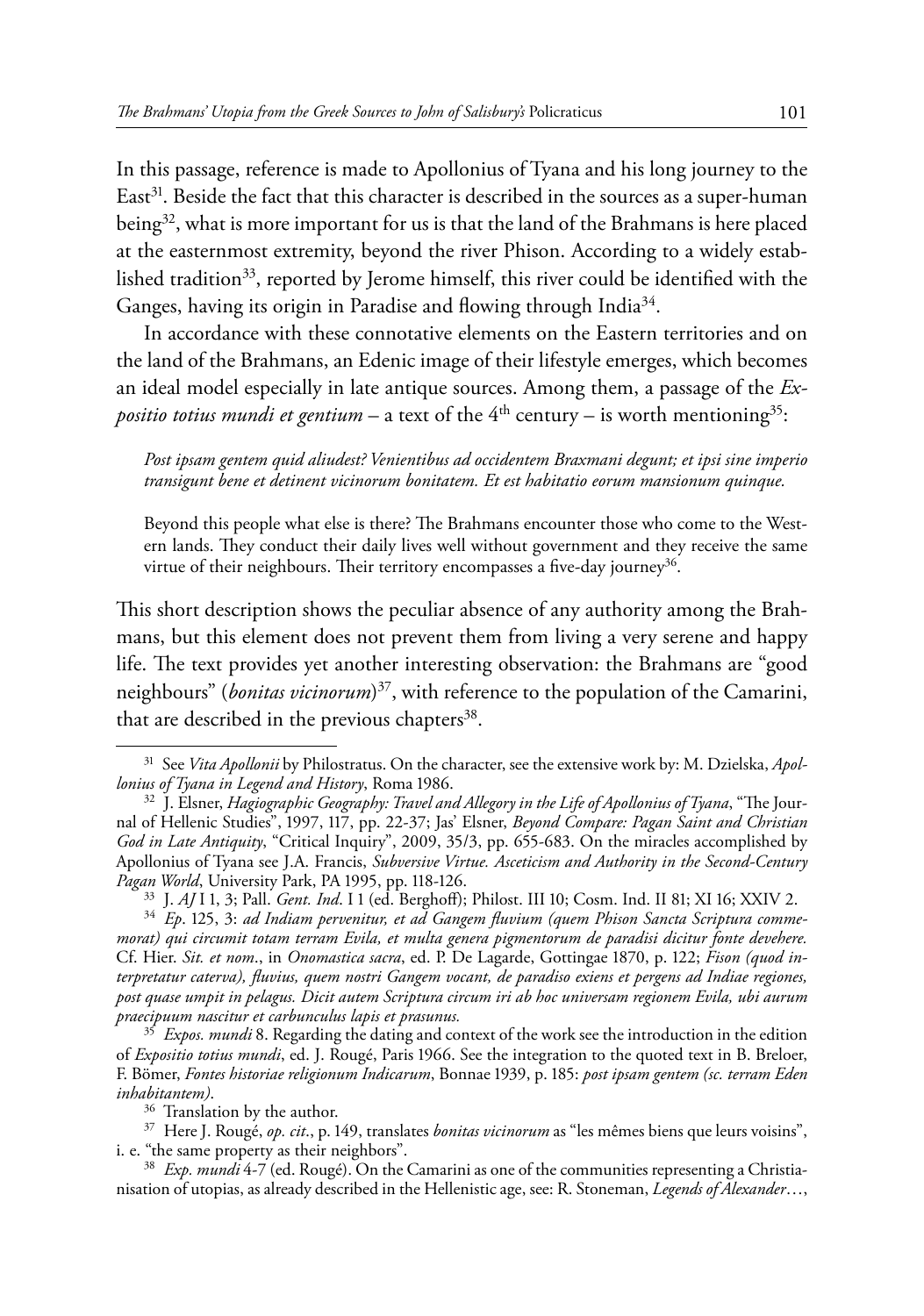The narration concerning them in the *Expositio* is incomplete, because the first part is missing, but it can be integrated with the shortened version of the *Descriptio totius mundi*39. Summarizing the text of the *Descriptio* we learn first of all that the Camarini are said to live in the East, where a wide river flows that then splits into four: the Gihon, the Phison, the Tigris and the Euphrates. They are extremely pious and good-hearted, do not eat our bread, nor any other similar food, nor do they know fire, but they feed on what falls from the sky every day and drink wild honey and pepper. Their sun is so hot that they have to bathe in the river for a long time<sup>40</sup>. Later, the text of the *Expositio* refers that "they live without a supreme authority and are self-governing"<sup>41</sup>. Then, in brief, we read about their singular customs: they have no illnesses, do not wear the usual clothes, but uncontaminated garments<sup>42</sup>; they neither sow nor reap, but have extraordinary and rare goods, like precious stones $43$ ; they live happily without working and never catch a disease, and know when they must die and live up to 120 years of age44. Both in the *Descriptio* and in the *Expositio* is mentioned the fact that they have no *malitia* either in the body or in the soul<sup>45</sup>. According to this tale, the Camarini possess an ideal, idyllic lifestyle where there is no imperfection and their main feature is that of a permanent condition of total bliss<sup>46</sup>.

*op. cit*., pp. XIX-XXII; idem, *Tales of Utopia: Alexander, Cynics and Christian Ascetics*, [in:] *Philosophy and* 

<sup>&</sup>lt;sup>39</sup> The text of the *Expositio* has reached us headless, and there fore the beginning of the work can be integrated by the reduced version of the *Descriptio* [in:] J. Rougé's edition, *op. cit*., the first four chapters belong to the *Descriptio*, of which chapter 4 constitutes the first part of the account on the Camarini. The second part of their description, i. e. chapters 5, 6, 7, belongs to the *Expositio*. Explanations

<sup>&</sup>lt;sup>40</sup> Descr. mundi 4 (ed. Rougé). On this passage see M. Humphries, *A New Created World: Classical Geographical Texts and Christian Contexts in Late Antiquity*, [in:] *Texts & Culture in Late Antiquity. Inheri-*<br> *tance, Authority, and Change,* ed. J.H.D. Scourfield, Swansea, The Classical Press of Wales, 2007, pp. 47-

<sup>&</sup>lt;sup>41</sup> *Exp. mundi* 5 (ed. Rougé): *Suntautem et sine imperio se regentesuidelicet*.<br><sup>42</sup> See the whole passage of *Exp. mundi* 5 (ed. Rougé): *Neque enim vestimenta utuntur omnibus communia. sed ita inlibata est vestis eorum quae neque insordidari potest; et si hoc contigat, per ignis†gladium †loturam expectant, ardens melior fit*. "They do not use clothes common to all, but their clothes are so pure that they cannot get dirty, and if this happens, they rely on † the sword † of fire to purify them, for by burning them they become better" (translation by the author). It is worth mentioning that in the *Ethnica* by Stephen of Byzantium the same details are reported about the clothes of the Brahmans: cf. *Stephani Byzantii Ethnica. Vol. 1: A-Γ*, ed. M. Billerbeck, Berlin-New York 2006, lemma 164.<br><sup>43</sup> *Exp. mundi* 6 (ed. Rougé).<br><sup>44</sup> *Ibidem* 7 (ed. Rougé).<br><sup>45</sup> *Descr. mundi* 4 and *Exp. mundi* 5 (ed. Rougé).

<sup>&</sup>lt;sup>46</sup> R. Stoneman, *Legends of Alexander, op. cit.*, pp. XXI-XXII, clarifies that *Camarini* is the Latin form of Mακαρινοί o Mακαριοί, i. e. "The Blessed", the Greek term that appears in the Ὁδοιπορία ἀπὸ τοῦ παραδείσου ἄχρι τῶν 'Ρωμαίων "The journey from Eden to the Romans". This document has clear affinities with the *Expositio*: N. Pigulewskaja, *Bizanz auf den Wegen nach Indien. Ausder Geschichte des Byzantinischen Handels mit dem Orient vom 4. bis 6. Jahrhundert*, Berlin 1969, pp. 152-153. See also: U. Livadiotti in Anonimo del IV secolo, *Descrizione del mondo e delle sue genti*, eds. U. Livadiotti, M. Di Branco, Roma 2005, pp. 14-15.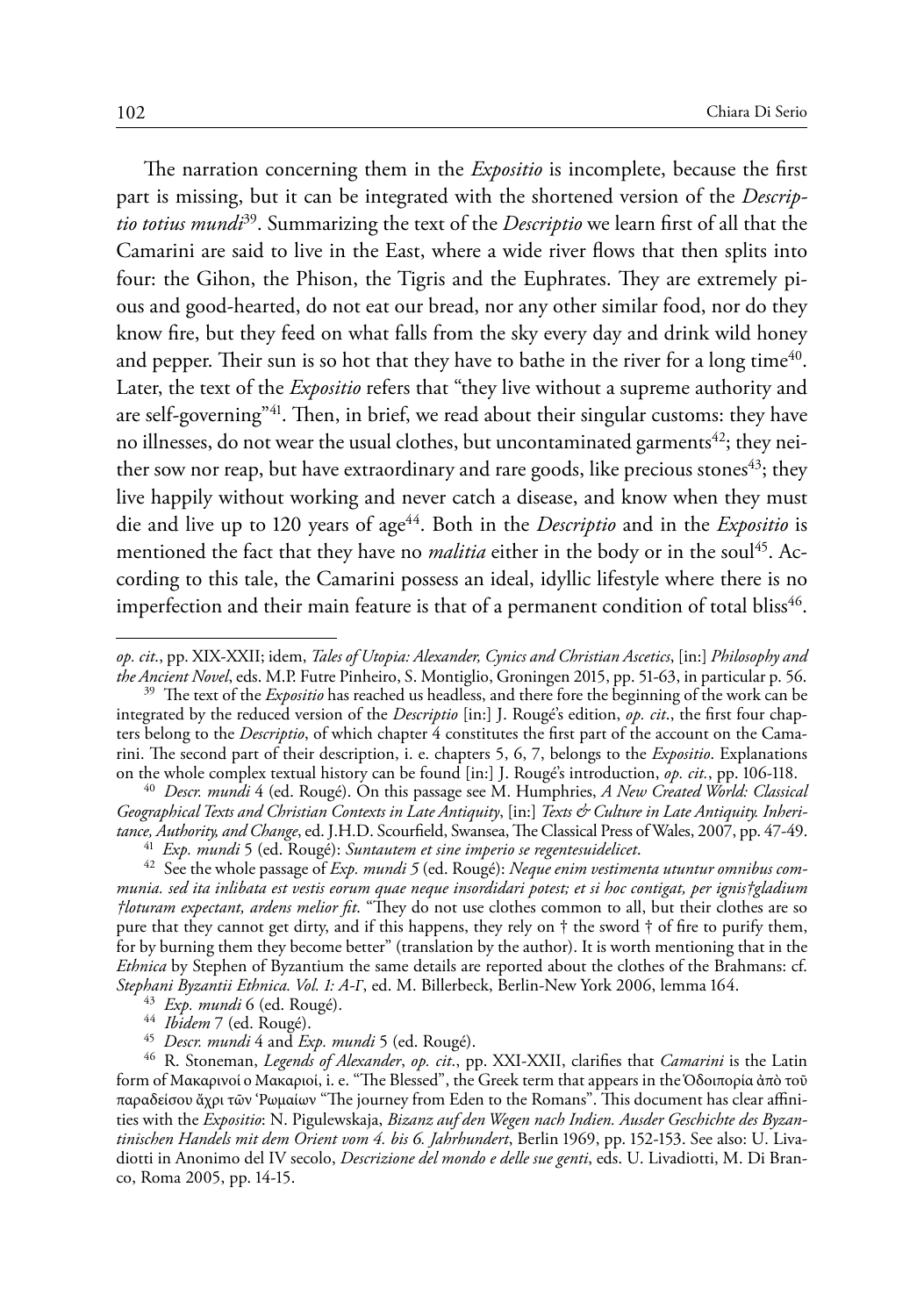Comparable to their customs is the Brahmans' lifestyle who share with them two features: the original goodness and the lack of any form of government. It should be noted that some narrative elements of the *Expositio* are particularly relevant with regard to the association between the Camarini and the Brahmans: 1) both groups are located in the East; 2) the description of the Camarini coincides with what the classical and late antique sources transmitted about the Brahmans; 3) the Camarini live in Eden and their heavenly condition is shared by the Brahmans. The emphasis on utopian traits in the representations of these communities clarifies how the image of the Brahmans was transmitted to John of Salisbury.

In this regard, it is worth remarking that many of the features assigned to the Camarini by the *Expositio* are reproduced in an almost identical way with regard to the Brahmans in the *Collatio Alexandri et Dindimi*. In short, in the second letter of the *Collatio*, Dindimus says to Alexander that the Brahmans have a simple diet; they have no deseases, but are perfectly healty; equality makes them all rich; they have no laws and processes; they do not work; they do not plough the fields; they do not fish or hunt; they do not know the thermal baths; they sleep on the ground; they have no buildings, but live in caves, which are also their graves; they have no precious clothes or ornaments; they have no weapons and wage no wars; they do not fear death, because they reach an advanced age, nor have they tombs or  $\text{urns}^{47}$ . This kind of description is dominated by a rhetoric that defines an existence based on a series of "deficiencies" that can be positive or negative connotations, which in any case represent an idealized, utopian, and out-of-history lifestyle. The two descriptions of the Camarini in the *Expositio* and of the Brahmans in the *Collatio* highlight several positive traits, such as the absence of greed, of diseases or of a premature death, but at the same time negative elements emerge, such as the lack of productive activities and the absence of houses<sup>48</sup>. In any case, the lifestyle of these communities is "atypical" if compared to the parameters of what Graeco-Roman culture considered to be the norm of civil life. In this regard, it should be remembered how Apuleius, a 2<sup>nd</sup> century writer, already expresses his admiration in the *Florida* for the gymnosophists, i.e. the naked sages of India, who do not know how to cultivate the land, tame animals or sift gold, but who have learned the practice of philosophy<sup>49</sup>. Similarly, Palladius

<sup>47</sup> *Collatio* 2, 2-8 (ed. Steinmann). In addition, Dindimus states that the Brahmans do not go to theatrical performances, do not use rhetoric, and do not attend the schools of philosophers (2, 12-15).<br>These elements also mark the distance from what classical culture considered as civilization.

<sup>&</sup>lt;sup>48</sup> See in particular *Collatio* 2, 4-6 (ed. Steinmann). Negative opinions on the lifestyle of the Indian wise men emerge from Cicero, who attacks the barbarity of India because the sages spend all their lives naked and are insensitive to the snows and winters of the Caucasus (*Tusc*. V 77), and from Curtius Rufus, who defines them as *agrestem et horridum genus* (VIII 9, 31). <sup>49</sup> Apul. *Flor*. VI.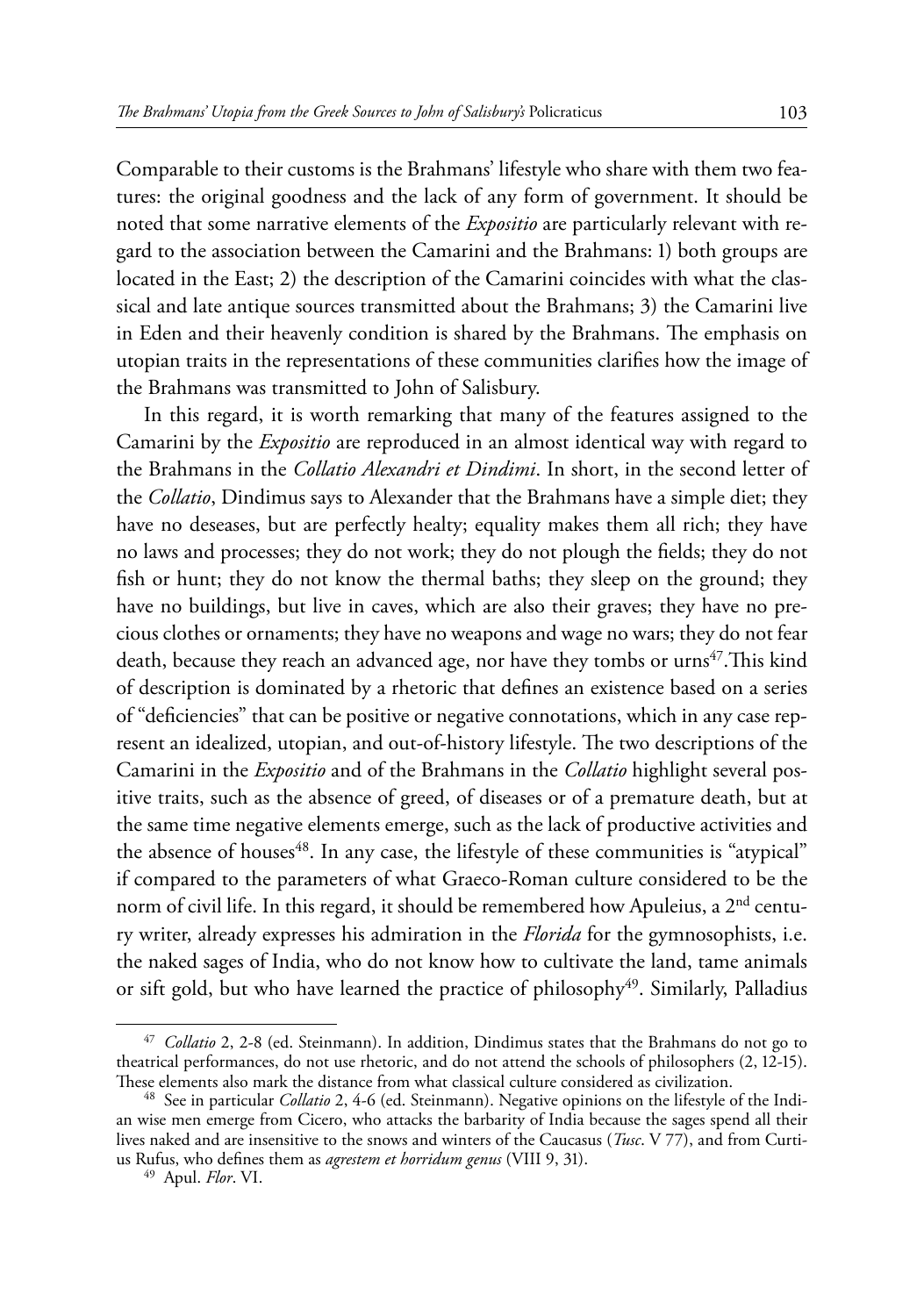claims that the Brahmans "keep no four-footed animals, and use no farmland, no iron, no houses, no fire, no bread, no wine, no clothing, nor any of the other things that are designed for use or enjoyment"50. In the specific context of this passage, the life of the Brahmans is characterized by ascetic renunciations, as it is evidenced by the explicit connection between the Christian monks and the idealized Indian sages<sup>51</sup>.

This idealization of the Brahmans as a utopian community appears in explicit terms in the *Policraticus sive de nugis curialium et vestigiis philosophorum* by John of Salisbury written in the  $12<sup>th</sup>$  century, in which the author mainly deals with questions of political theory<sup>52</sup>. In Book IV, which focuses on the behaviour of the prince, there is a chapter that investigates the optimal duration of a reign to guarantee the stability of faith and justice. The example given in this connection is a letter that the Brahmans sent Alexander<sup>53</sup> asking to be spared his military assault<sup>54</sup>:

*Fertur enim quod cum magnus Alexander ultimum litus Occeani perlustraret, Brachmanorum insulam debellare parabat. Ad quem illi in his verbis epistolam miserunt: Audivimus, invictissime rex, proelia tua, et felicitatem victoriae ubique subsecutam. Sed quid erit homini satis, cui totus non sufficit orbis? Divitias non habemus, quarum cupiditate nos debeat expugnare; omnium bona omnibus communia sunt. Esca est nobis pro divitiis, pro cultibus et auro, vilis et rara vestis. Feminae autem nostrae non ornantur ut placeant; quem quidem ornamentorum cultum, potius oneri deputant quam decori. Etenim nesciunt in augenda pulchritudine plus affectare quam quod natae sunt. Antra nobis duplicem usum praestant, tegumentum in vita, in morte sepulturam. Regem habemus, non pro justitia, sed pro nobilitate conservanda. Quem enim locum haberet vindicta, ubi nulla fit injustitia? His verbis motus Alexander nullam ratus victoriam, si eorum pacem perpetuam turbaret, in quiete sua dimisit. Et forte, si eos bello fuisset aggressus, minime praevaluisset adversus innocentes, eo quod innocentia non facile superatur et veritas suis viribus constans de malitia quantumvis armata triumphat.* 

It is told that when Alexander was scouring the farthest coast of the Ocean, he was preparing to subjugate the island of the Brahmans. They sent him a letter with these words: "Oh invincible king, we learnt of your battles and of your victories everywhere. But what will suffice the man for whom the whole world is not enough? We have no riches for whose possession we must fight, everything we have is collective. Instead of riches, luxuries and gold we have

<sup>&</sup>lt;sup>50</sup> Pall. *Gent. Ind*. I 11 (ed. Berghoff). Transl. by R. Stoneman.<br><sup>51</sup> On the issue of the asceticism of the Brahmans as an ideal for Christian ascetics, see: B. Berg, *Dan-*<br>*damis, an Early Christian Portrait of India* 

<sup>&</sup>lt;sup>52</sup> See the critical edition Ioannis Saresberiensis Episcopi Carnotensis, *Policratici sive de nugis curialium et vestigiis philosophorum libri VIII*, ed. C.C.J. Webb, 2 vols., Oxonii 1909, and the studies of C.J. Nederman, *John of Salisbury*, Tempe, AZ 2005 and *A Companion to John of Salisbury*, eds. C. Grellard, F. Lachaud, Leiden 2015. <sup>53</sup> M. Steinmann, *Eine fiktive Depesche der Gymnosophisten an Alexander den Großen: die* Epistula

Bragmanorum ad Alexandrum *als Einleitung zu einer moralisch-ethnographischen Epitome*, "Classica et Mediaevalia" 2015, 66, pp. 221-242, has demonstrated that this *Epistula Bragmanorum* would be a compendium of the *Collatio Alexandri et Dindimi.* He also published the critical edition of the *Collatio*, *op. cit*., and in the above quoted article he has offered a critical edition of the *Epistula*. <sup>54</sup> *Policraticus* IV 11 (ed. Webb).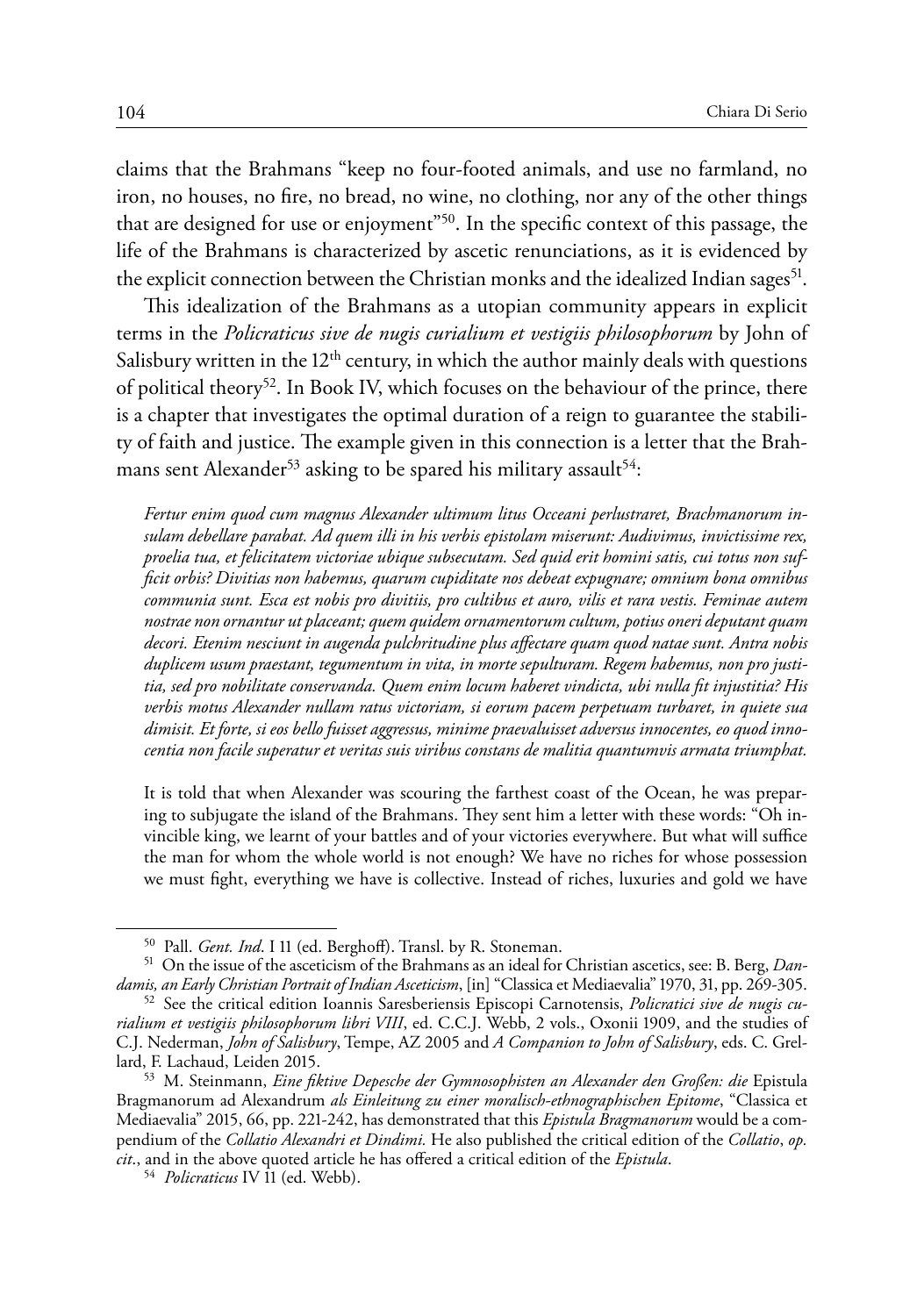food and inexpensive and few clothes. Our women do not adorn themselves in order to be admired; they believe that the habit of ornamentation is a burden rather than a decoration. And therefore, they do not wish to enhance their beauty more than what nature gave them from their birth. Our caverns have a twofold function, shelter during our lifetime, and grave after our death. We have a king not for the preservation of justice, but of nobility. Indeed, what is the use of revenge, where there is no injustice?" Struck by these words, Alexander decided that it would not be a victorious accomplishment, if he were to disrupt their enduring tranquillity. And if he had assaulted them with a war, he would never have prevailed against innocent people, because innocence is not easily overcome and the truth which is firmly based upon its own strength triumphs over malice however armed<sup>55</sup>.

This passage is clearly a re-elaboration of the Latin tradition on the episode of the meeting between Alexander and the gymnosophists and the above mentioned letter is a reworking of the second letter in the *Collatio*<sup>56</sup>, which is mostly quoted<sup>57</sup>.

Turning to a detailed analysis of this passage, the first element we can observe in this letter of the Brahmans is that they live on an island beyond the last beach on the Ocean. As M. Steinmann noted, the presence of the island in the tradition reported by John of Salisbury reveals much older traces<sup>58</sup>. In fact, the recensions  $\gamma$  and  $\varepsilon$  of the *Alexander Romance*<sup>59</sup> already mention Alexander's decision to go and explore an island: here he finds men completely naked – later defined Brahmans<sup>60</sup> – who address him with words very similar to those in the Brahmans' letter in the *Policraticus*. In addition, the first part of Palladius' *De gentibus Indiae et Bragmanibus* already mentions some information about the island of Taprobane<sup>61</sup>, which, in the process of rework-

<sup>55</sup> Translation by the author. <sup>56</sup> As to the philological questions on the derivation of the *Polycraticus*' passage from the *Collatio*, see M. Steinmann, *Eine fiktive Depesche der Gymnosophisten an Alexander den Großen*…, *op. cit*.*,* in particular pp. 223-226. The article of G. Cary, *A note on the Mediaeval History of the Collatio Alexandri cum Dindimo,* "Classica et Mediaevalia" 1954, 15, pp. 124-129, illustrates how the *Collatio* was variously included in their works by medieval moralists and historians. Cf. R. Gelders, *Genealogy of Colonial Discourse: Hindu Traditions and the Limits of European Representation*, "Comparative Studies in Society and History" 2009, 51, pp. 563-589, especially pp. 568-569, that explores the literary and cultural context in which the *Collatio* and the Brahmans were re-used by Christian thinkers for their internal theological debate.

<sup>&</sup>lt;sup>57</sup> Compare Collatio 2, 6 (ed. Steinmann): Quin potius in defossis telluris speluncis aut concavis mon*tium latebris capaciter habitamus*. […] *Tutius nos defendit ab imbre spelunca quam tegula, cuius geminus nobis usus est: mansioni dum vivimus proficit, dum morimur sepulturae.* See also *Collatio* 2, 7 (ed. Steinmann): *Feminae nostrates non ornantur, ut placeant. Quae quidem ornamentorum cultum magis oneri deputant quam decori. Etenim nesciunt in augenda pulchritudine plus affectare quam natae sunt.*

<sup>58</sup> M. Steinmann, *Eine fiktive Depesche der Gymnosophisten an Alexander den Großen*…, *op. cit*., pp.

<sup>&</sup>lt;sup>59</sup> Ps.-Callisth. II 35a, 1 in the edition by R. Stoneman – T. Gargiulo (eds.), *op. cit.*, pp. 225-227. R. Stoneman clarifies that the recension  $\gamma$  derives from  $\varepsilon$ , which is dated to the middle of the 7<sup>th</sup> century: *Il Romanzo di Alessandro*, vol. I, eds. R. Stoneman, T. Gargiulo, Milano 2007, p. LXXX. See the recension ε in J. Trumpf ed., *Anonymi Byzantini Vita Alexandri Regis Macedonum*, Stuttgardiae 1974,

pp. 105-108, ch. 30, 1-5. <sup>60</sup> Ps.-Callisth. II 35a, 3 (ed. Stoneman-Gargiulo). <sup>61</sup> Pall. *Gent. Ind*. I 4 (ed. Berghoff).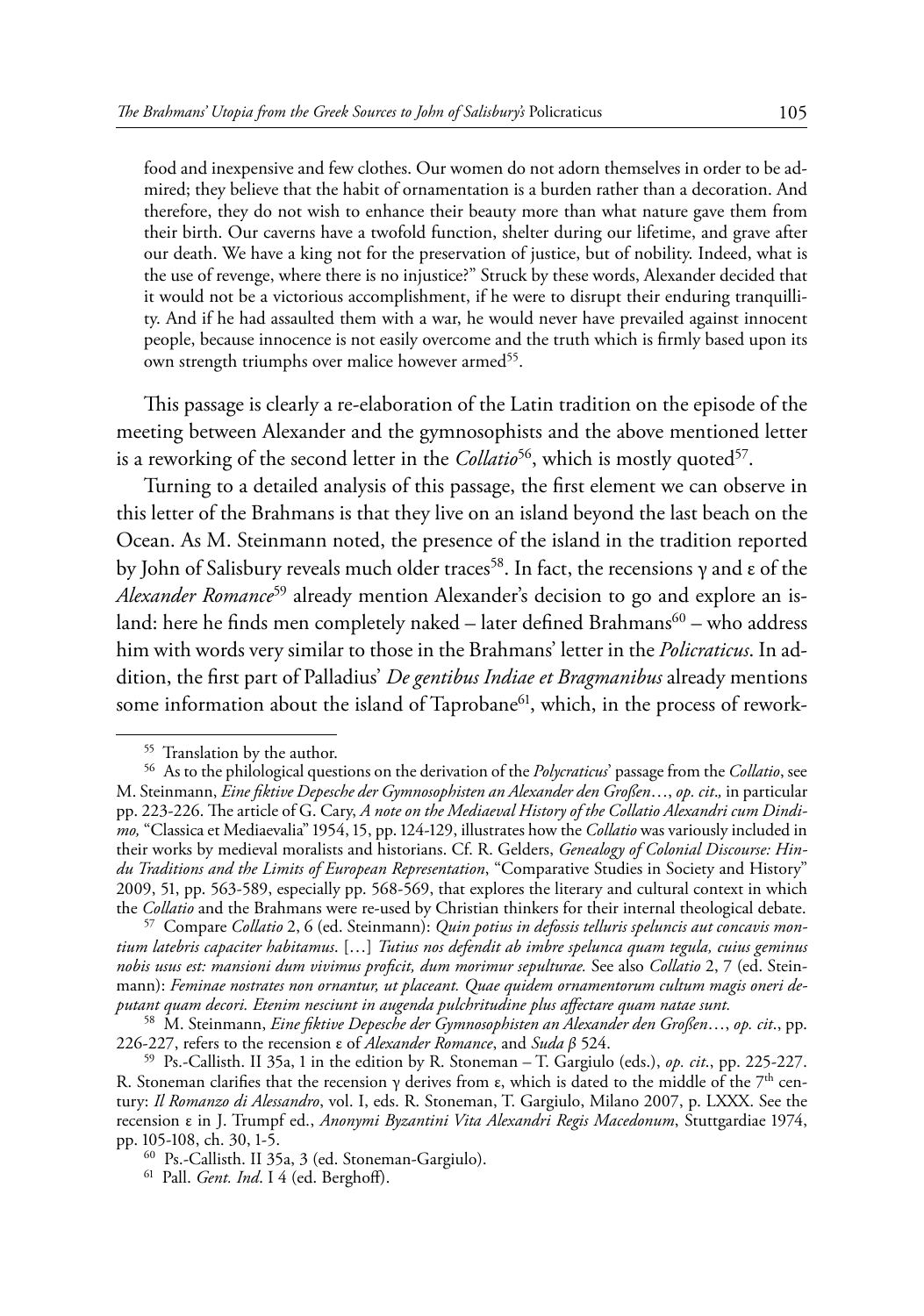ing and compiling of the Byzantine chronicles – such as that of George the Monk, dating from the  $9<sup>th</sup>$  century<sup>62</sup> –, becomes the island of the Brahmans<sup>63</sup>.

In the letter quoted by the *Policraticus* several factors emerge that closely link this text to the earlier tradition on the customs of the Brahmans. The motif of the absence of female ornaments is connected to the *topos* of the Brahmans' continence, which is a rather widespread trait in the writings of the late antique authors who represent them<sup>64</sup>, and in particular in the treatises that rework the episode of the meeting with Alexander, including the *Collatio*<sup>65</sup> and Palladius' *De Gentibus Indiae*<sup>66</sup>. This theme is naturally associated with that of the Brahmans' humble garments: it is a re-elaboration on the feature of their nudity which appears quite often in the sources  $\epsilon$ . In the Brahmans' letter reported in the *Policraticus* – which reproduces information from the *Collatio*68 – it is said that their caves have a double function: they are their shelters, but they are also their tombs<sup>69</sup>. On this regard, it should be considered that already in Pseudo-Callisthenes' text they reside in "huts and caves" (ὑπὸ καλύβας καὶ σπήλαια) 70, while in Iulius Valerius' work their houses are carved out of the ground with their own hands<sup>71</sup>. On this figurative level of the Brahmans' description, we can see how the conditions of the living and of the dead are symbolically equated. This contributes to the definition of a conventional image of these figures, who have no contact with the real world. They rise to an extreme level of spiritualization.

<sup>&</sup>lt;sup>62</sup> C. De Boor ed., *Georgii Monachi Chronicon*, vol. I, Lipsiae 1904, pp. 35-37, ch. I 19.<br><sup>63</sup> Cf. R. Stoneman, *Naked Philosophers: The Brahmans in the Alexander Historians and the Alexander<br><i>Romance*, "The Journal of

<sup>&</sup>lt;sup>64</sup> Already in Str. XV 1, 65 (=*FGrHist* 134 F 17 a) the Brahman Mandanis tells Onesicritus, a general of Alexander, that one should not be ashamed to walk around naked, and to live with simplicity (ἀπὸ λιτῶν). Starting from the earliest Greek sources, the theme of the absence of ornaments is in fact connected with the nudity of the Brahmans. D. Chr. *Or*. 49, 6 says that the Indian select the Brahmans as superintendents and advisors to the king because they excel in continence, justice and familiarity with the sacred. <sup>65</sup> Several times in the fifth letter of the *Collatio*, addressed to Dindimus, Alexander argues against

the excessive *continentia* of the Brahmans, who do not act freely, but are forced to live according to strict prescriptions (*Collatio* 5, 1; 3; 5).

prescriptions (*Collatio* 5, 1; 3; 5). <sup>66</sup> Pall. *Gent. Ind*. I 13 (ed. Berghoff): the people (τὸ ἔθνος) of the Brahmans do not become numerous because of their physical continence (ἐγκράτεια) and their bad geographical position. <sup>67</sup> The Greek-Roman sources on the nudity of the gymnosophists/Brahmans are analyzed by

K. Karttunen, *op. cit*., Helsinki 1997, pp. 55-64.<br><sup>68</sup> *Collatio* 2, 6 (ed. Steinmann).<br><sup>69</sup> This information is also in the recensions of the *Historia de preliis*: A. Hilka, K. Steffens eds.,

*Historia Alexandri Magni (Historia de preliis)*. *Rezension J1* , Meiseheim am Glan 1979, p. 184; A. Hilka ed., *Historia Alexandri Magni (Historia de preliis)*. *Rezension J2 (Orosius – Rezension)*, II Teil, Meiseheim am Glan 1977, p. 84; K. Steffens ed., *Die Historia de preliis Alexandri Magni. Rezension J3* , Meiseheim am Glan 1975, p. 134. <sup>70</sup> Ps.-Callisth. III 4 (ed. Bergson). γυμνοσοφιστὰς ὑπὸ καλύβας καὶ σπήλαια οἰκοῦντας. <sup>71</sup> Iul. Val. III 4 (ed. Rosellini): *quae humi manu exhauriunt aditibus perangusta.*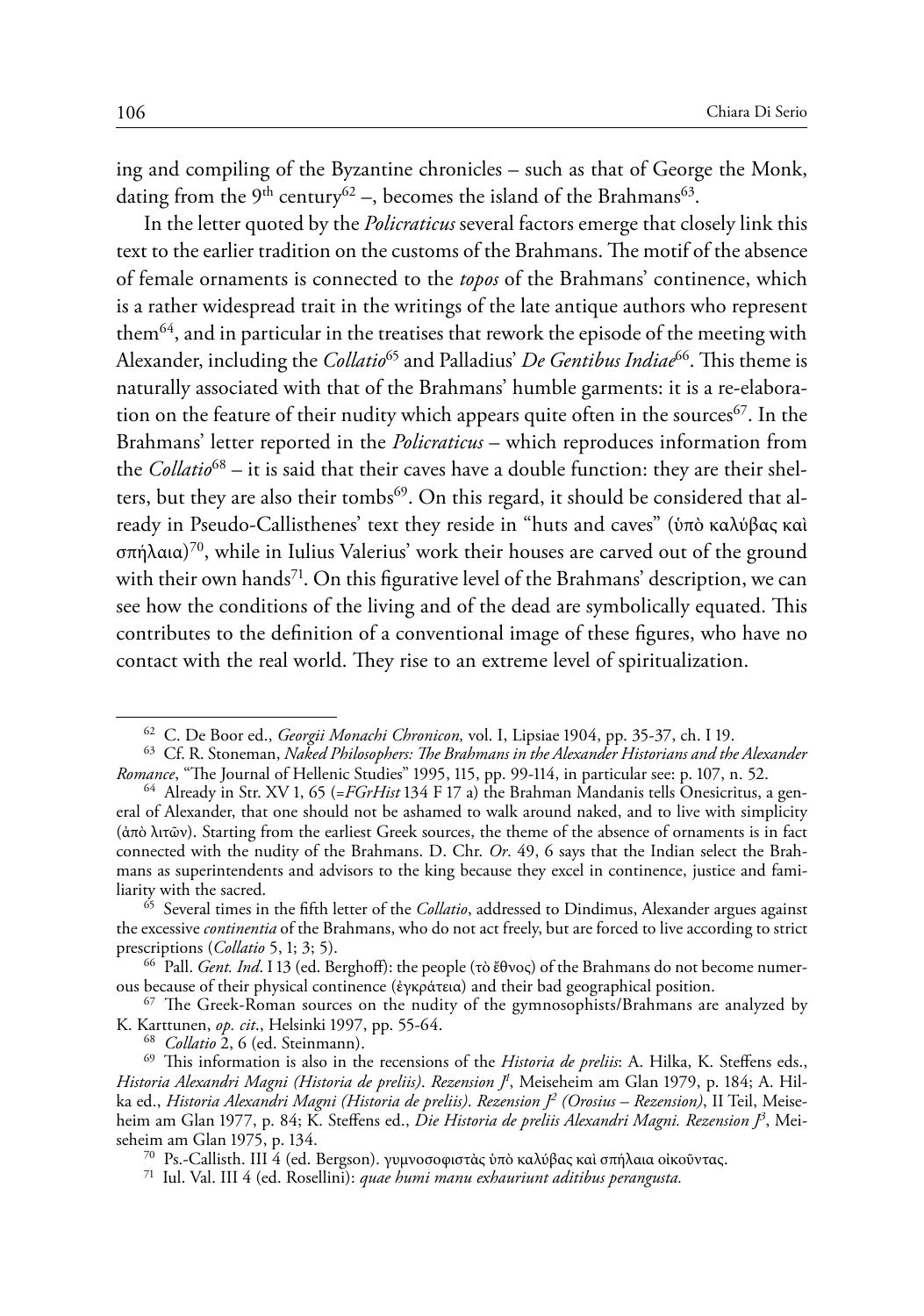In order to understand the reception of the image of the Brahmans in the text of John of Salisbury, we must consider that the process of idealization of the Indian sages has its roots first of all in the Graeco-Roman culture, and then develops in the cultural context of late antiquity, where representative models of a symbolic type are used in connection to notions, themes and ideas, typical of the Christian world, in which the elevation of meanings to a spiritual level is predominant<sup>72</sup>. Later, the writings of the medieval chronographers and encyclopaedists introduce new developments in a context of revival, elaboration and expansion of older themes<sup>73</sup>. In addition, the genre of the literary representations of utopian communities<sup>74</sup> was already popular first in the Greek culture and then in Latin one – as in the case of Camarini – and its legacy had come as far as John of Salisbury.

On the other hand, peculiar to the text of the *Policraticus* are the relevant terms used to define the life of the Brahmans, which present a special semantic intensity: *pax perpetua*, *quies*, and later *innocentia*. This representation transfers them symbolically to a category of human beings that live peacefully in the spirit of an original purity, with no conflicts or external intrusions, so much so that even Alexander, the world ruler, abstains from conquering them. Another new element is the political organization of the Brahmans: John of Salisbury reports that they have a king, not for keeping *iustitia*, but *nobilitas*, which means that the function of their authority is not political but moral, that is to preserve the integrity of their customs<sup>75</sup>. This idea is explained later when it is said that they have no injustice and therefore no *vindicta* ("revenge") is ever necessary. This element confirms the idea of a totally peaceful existence, according to the values of justice and nobility of character.

Finally, another important element in the Brahmans' letter reported in the *Policraticus* contributes to the image of their Edenic life. They possess no riches and they share everything. The motif of the lack of possessions is much older, because it is

<sup>72</sup> In this regard, the essay by B. Berg, *Dandamis*…, *op. cit*., is emblematic, as the author refers to Palladius' *De Gentibus Indiae*, but also finds connections between the contents of this text and Hipp. *Haer*. I 24.

<sup>73</sup> See R. Gelders, *op. cit*., p. 569: "This edifying image of the Brahmans appeared and reappeared prior to the age of exploration". The author then refers to the medieval works in which the Brahmans reappear prior to the age of exploration, including John of Salisbury's *Policraticus*, Vincent de Beauvais' *Speculum Maius*, Goffredo diViterbo's *Pantheon*, and several other later authors. Cf. G. Cary, *A note on* 

<sup>&</sup>lt;sup>74</sup> On utopian communities in Graeco-Roman literature, see J. Ferguson, *Utopias of the Classical World*, Thames & Hudson, London 1975; M. Winiarczyk, *Die Hellenistischen Utopien*, Berlin 2011; K. Vlassopoulos, *Greeks and Barbarians*, Cambridge 2013, pp. 200-206; I. Sulimani, *Imaginary Islands in the Hellenistic Era: Utopia on the Geographical Map*, [in:], *Myths on the Map. The Storied Landscapes of* 

<sup>&</sup>lt;sup>75</sup> The term *nobilitas* is used here to define nobility of spirit.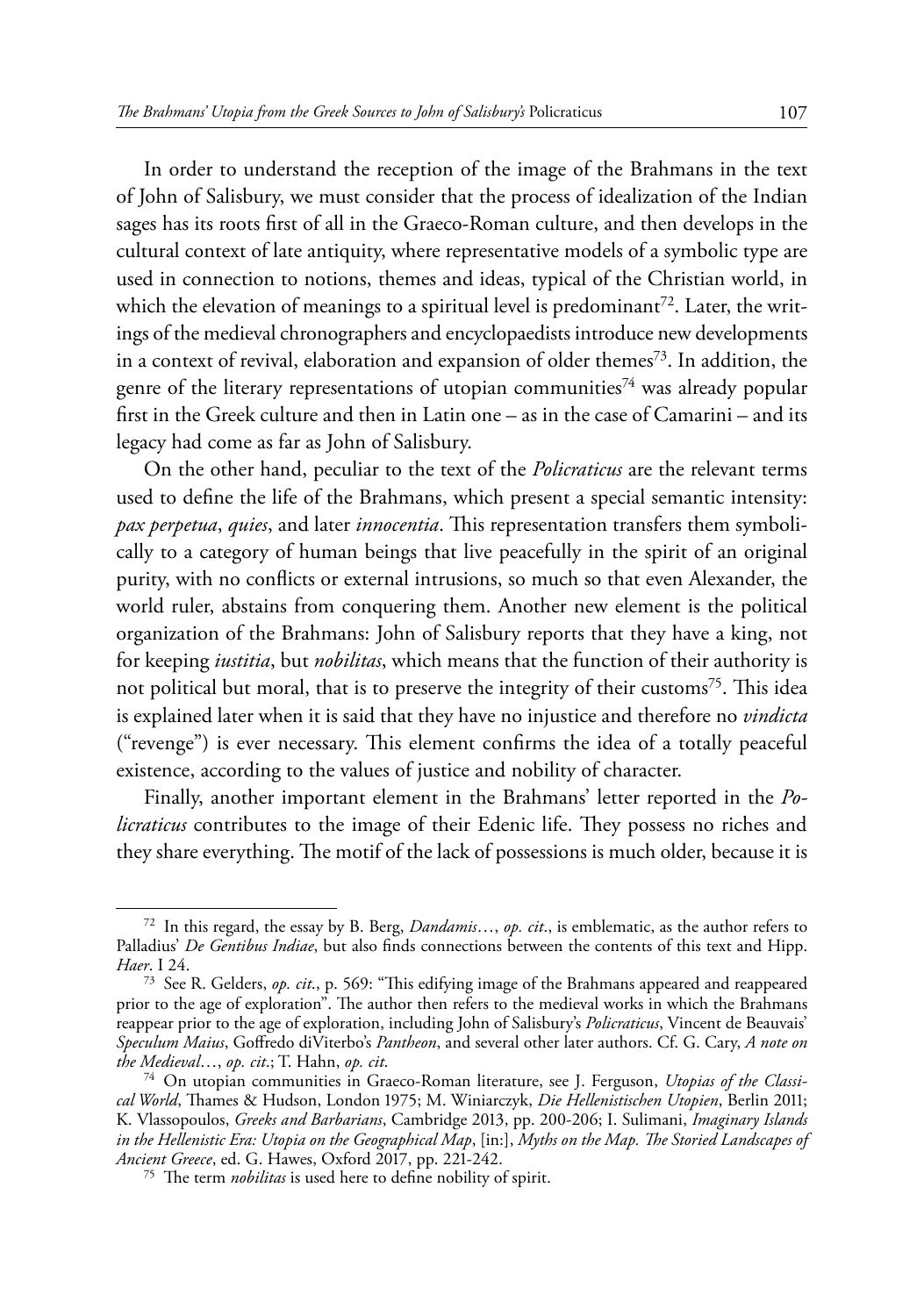a recurring one in the testimonies of Greek<sup>76</sup> and Christian authors<sup>77</sup>. In this regard, it should be noted that in the second letter of the *Collatio*, Dindimus states that: "equality in poverty makes everyone rich"78 and then that God the Father promised all those who were begotten as brothers "a shared inheritance of property" (*communium bonorum hereditas*) 79. In the specific context of the *Collatio*, which can be traced back to the apologetic literature<sup>80</sup>, the eschatological implication is quite evident, but it is not implied in the text of the *Policraticus*. In the various recensions of Leo the Archpriest's *Historia de preliis*, which contains a revised version of the *Collatio*81, Dindimus states: *divitias non amamus*82. These words are repeated almost identically in the passage of John of Salisbury: *divitias non habemus*. However, it is worth noting that the statement on the collective ownership of goods (*omnium bona omnibus communia sunt*) is peculiar to the passage from the *Policraticus*.

All in all, this document amplifies and takes to the extreme a profile that had already been drawn, in similar terms, from the previous writings on the Brahmans. They are shown as a utopian community, located in a faraway space and in a nonhistorical temporality, that is to say, in an essentially idealized dimension. In this regard, the impact of constructing such an image is evidenced by the fact that this passage from John of Salisbury's *Policraticus* became a model for several later authors, such as Vincent of Beauvais<sup>83</sup> and Ranulf Higden<sup>84</sup>. Both their works, the *Speculum* 

<sup>&</sup>lt;sup>76</sup> Strabo quoting Megasthenes (XV 1, 59 = *FGrHist* 715 F 33) reports that the Brahmans stay out of town, and live "simply" ( $\lambda$ rr $\tilde{\omega}$ c) on blankets of rags and skins.

<sup>&</sup>lt;sup>77</sup> In Palladius' treatise *De gentibus Indiae et Bragmanibus*, reference is made several times to the fact that the Brahmans despise gold and material goods (II 10; 16; 20; 25; 37; 49; 52).

<sup>&</sup>lt;sup>78</sup> Collatio 2, 3 (ed. Steinmann): omnes divites facit paupertatis equalitas.<br><sup>79</sup> Ibidem 2, 5 (ed. Steinmann): quos nobis fratres eadem natura progenuit et quibus ab uno Deo patre *communium bonorum spondetur hereditas.*

<sup>80</sup> On the connection between the *Collatio* and the texts of the Christian apologists, see C. Morelli, *Sulle tracce del romanzo e della novella*, "Studi italiani di filologia classica" 1920, 1, pp. 25-100; E. Liénard,

<sup>&</sup>lt;sup>81</sup> The version of the *Collatio* interpolated in the *Historia de preliis* is commonly called *Collatio III*.<br>On this question see M. Steinmann, *Alexander der Grosse...*, *op. cit.*, pp. 28-29.

On this question see M. Steinmann, *Alexander der Grosse*…, *op. cit*., pp. 28-29. <sup>82</sup> See A. Hilka, K. Steffens eds., *op. cit*., p. 182; A. Hilka ed., *op. cit*., p. 80; K. Steffens ed., *op. cit*., p. 134.

<sup>83</sup> At the end of the fifth Book of the *Speculum Historiale* there is an *Epylogus de pace Bragmanorum cum Alexandro*, containing a letter from the Brahmans to Alexander, and then a summarized version of the *Collatio Alexandri et Dindimi*. The entire sequence of texts is reported in the analytical study of I. Villaroel Fernández, *La Collatio Alexandri et Dindimi según Vicente de Beauvais. Estudio y edicióncrítica de la versión del Speculum historiale*, "Cuadernos de Filología Clásica. Estudios Latinos" 2016, 36/2, pp. 233-253. <sup>84</sup> At the end of the third Book of the *Polychronicon* there is a chapter entirely dedicated to the

arrival of Alexander on the Brahmans' island. In this chapter we read a re-elaboration of the *Collatio*, where the beginning of the first letter, attributed to Dindimus, closely recalls the words of the letter sent to Alexander by the Brahmans in the *Policraticus*. See the text in *Polychronicon Ranulphi Higdenmonks Cestrensis. English translations of John Trevisa and of an unknown writer of the fifteenth century*, ed. J.R. Lumby, vol. III, London 1871, pp. 454-478.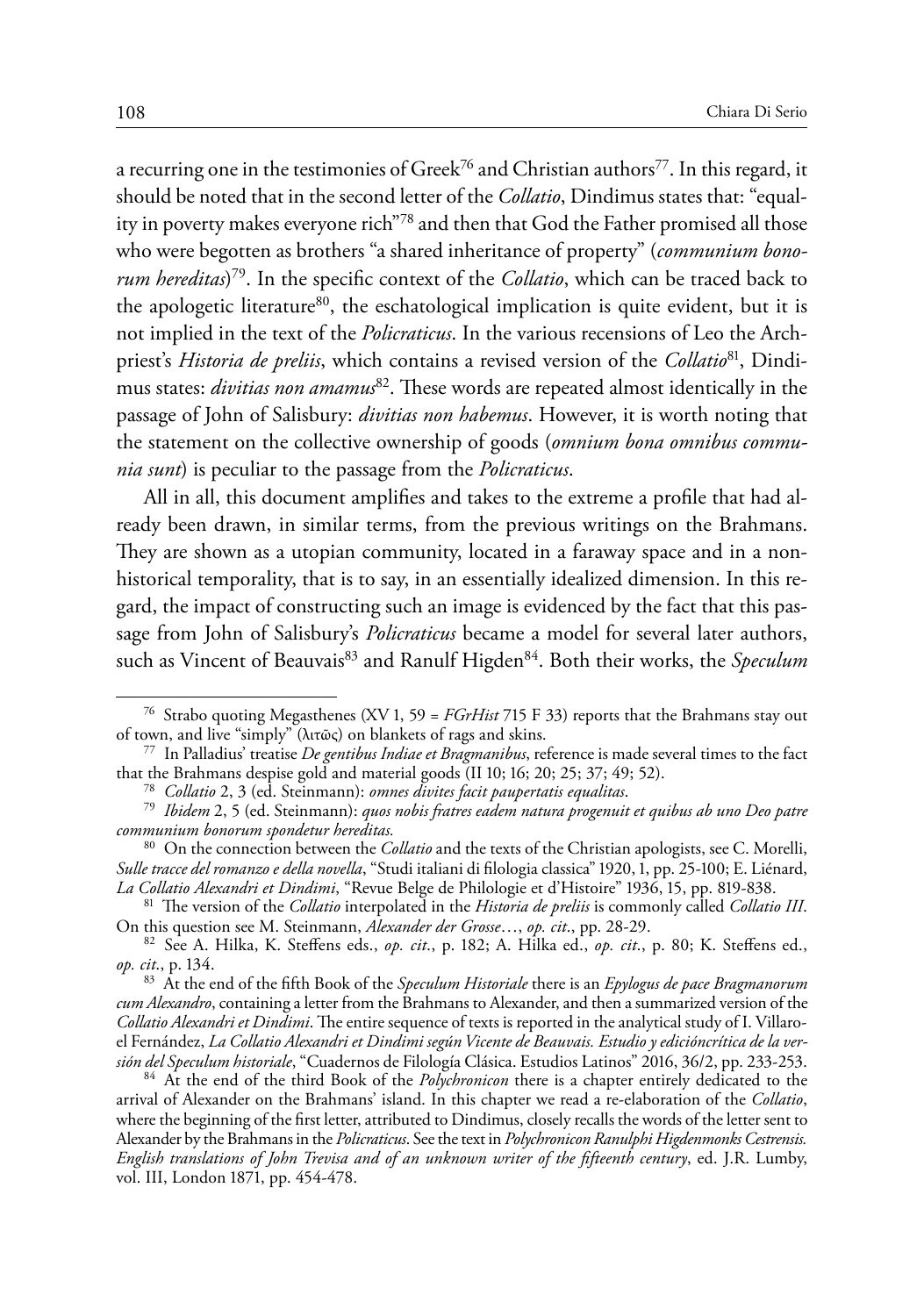*historiale* – dated to the 13th century – and the *Polychronicon –* which dates back to the  $14<sup>th</sup>$  century – presenta section with a letter of the Brahmans to Alexander, and then an apocryphal epistolary between Dindimus, king of the Brahmans, and Alexander. All these passages show several lexical similarities with the quoted text of the *Policraticus*85. The coincidence of the same expressions and themes implies not only a mechanical transmission of data from one text to another, but allows us to presume a process of standardization of stereotypes, reproduced to "construct" an image, that of the Indian sages, functional to the definition of cultural and conceptual models of Western civilization. Such a wide production of *topoi* has its roots in Greek culture, which constructed narratives on the Indian wise men as a reality distant from its own world, but in some cases already idealized them as a model of wisdom<sup>86</sup>. The ideal portrait of the Brahmans became later widely consolidated among the Christian authors who, as R. Gelders observed, thought of them and described them as "the proto-Christian expressions of religion in the East"87. From the late antiquity, when the circulation of different versions of the *Alexander Romance* and other related texts dealing with the encounter between Alexander and the Brahmans – namely the *Collatio Alexandri et Dindimi* and Palladius' *De Gentibus Indiae –* became widespread, medieval polygraphs and moralists received and adopted the same cultural device of creating a model for an ideal Eastern community whose customs were Christian "by nature"88. The Eastern community of the Brahmans living at the margin of the then known world becomes the emblem of a perfect lifestyle, in which the original human innocence, and the happiness of the state of nature are fully preserved<sup>89</sup>.

Now just a few final observations. The construction of the image of the Brahmans – especially in the terms offered by John of Salisbury – encompasses elements that will appear in the texts of Renaissance utopias, first of all the well-known one by Thomas

<sup>&</sup>lt;sup>85</sup> On the textual coincidences between the *Epylogus* in *Speculum Historiale*, V 66, and chapter IV 11 of the *Policraticus*, see I. Villaroel Fernández, *op. cit.*, pp. 235-236.

<sup>&</sup>lt;sup>86</sup> On the idealization of India in Graeco-Roman sources, see A. Zambrini's essays: *Gli Indiká di Megastene*, "Annali della Scuola Normale Superiore di Pisa" 1982, s. III, 12/1, pp. 71-149; (1985), *Gli Indiká di Megastene. II*, "Annali della Scuola Normale Superiore di Pisa" 1985; s. III, 15/3, pp. 781-853. On the idealized "Eastern wisdom", see: K. Karttunen, *Greeks and Indian Wisdom*, [in:] (eds.), *Beyond Orientalism. The Work of Wilhelm Halbfass and Its Impact on Indian and Cross-Cultural Studies*, eds. E. Franco, K. Preisendanz, Amsterdam-Atalanta 1997, pp. 117-122. <sup>87</sup> R. Gelders, *op. cit*., p. 565. See also p. 571: "While the «austere» Brahmans were represented as

proto-Christians, they were thought to guard the central aspects of true religion: good morals, faith,

<sup>&</sup>lt;sup>88</sup> Pall. *Gent. Ind*. I 11 clearly states that the Brahmans were "almost" Christians: "They reverence God and have some slight knowledge of him, and although they are unable to analyse the ways of provi-

dence in a sophisticated manner, they never the less pray unce a singly" (transl. by R. Stoneman). <sup>89</sup> On the Noble Savage and the state of nature as an expression of "primitivism" in medieval sources, see what G. Boas had already collected, *Primitivism and Related Ideas in the Middle Ages*, Baltimore 1948, pp. 129-153.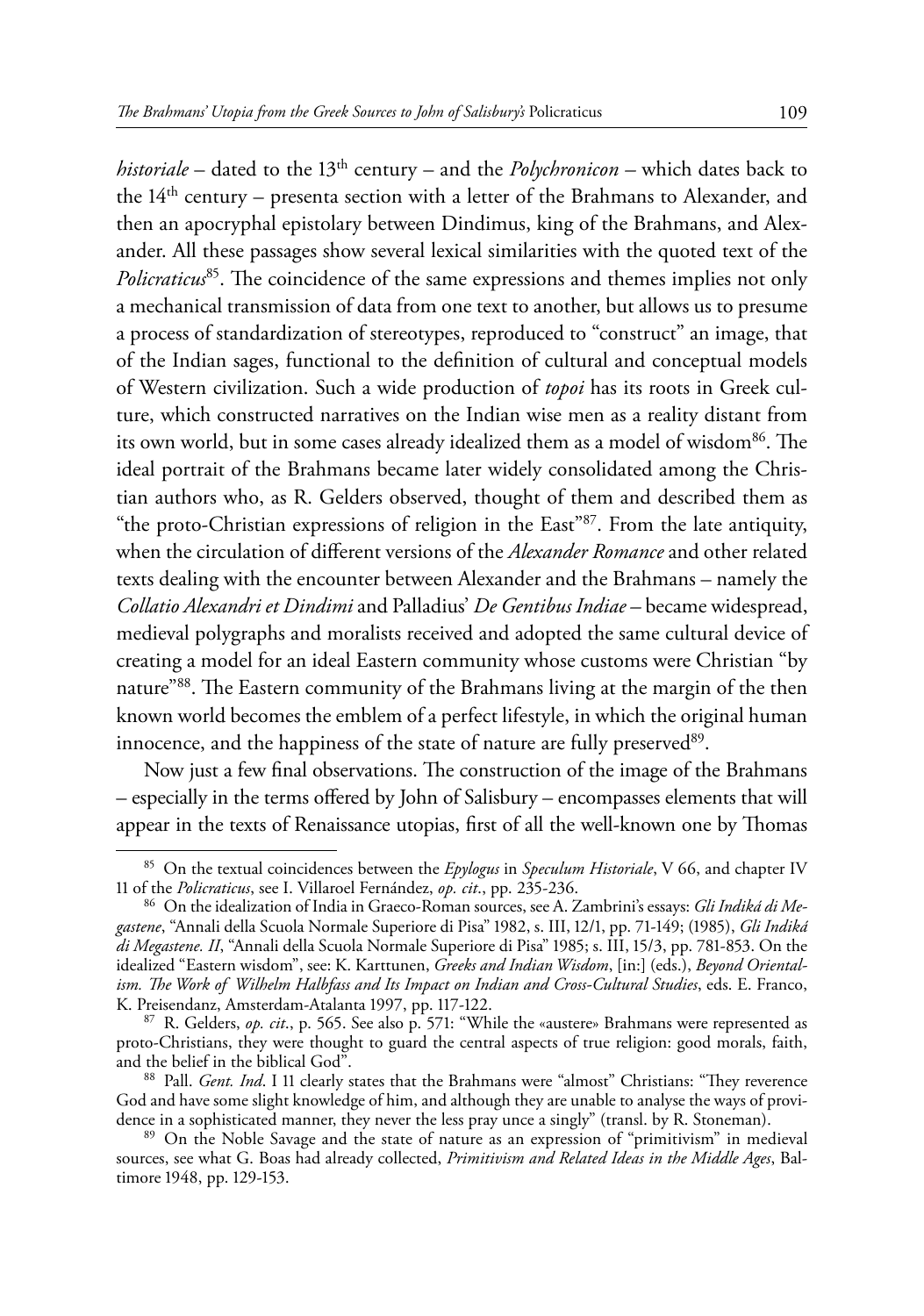More<sup>90</sup>, published in 1516. The ideal community imagined by the famous humanist also lives on an island<sup>91</sup>. The Utopians, like the Brahmans, practice virtue and live according to nature<sup>92</sup>, wear simple clothes<sup>93</sup>, their women do not use embellishments<sup>94</sup>; moreover they despise precious metals<sup>95</sup> and deeply abhor war<sup>96</sup>. Finally, the most relevant connection to the text of John of Salisbury is that in More's utopian community there is an abundance of goods for all<sup>97</sup>. If we consider all these aspects, it is possible to presume that the works describing the Brahmans<sup>98</sup>, or in any case the numerous literary texts in which they are mentioned, were among the sources used by More to imagine the society of Utopia. Although in More's work these elements are not supplemented by other traits peculiar to the Brahmans in ancient sources, it is quite clear that the humanist writer imagined a utopian community according to a series of cultural models already elaborated for groups such as the Brahmans, or the Camarini99, who represented the best of all possible worlds, founded on an ideal, idyllic and untimely happiness.

<sup>91</sup> The first chapter of Book II of *Utopia* begins with *Utopiensium insula*. See the edition: T. More, *Utopia: Latin Text and English Translation*, eds. G.M. Logan, R.M. Adams, C.H. Miller, Cambridge 1995.

<sup>93</sup> *Ibidem*, p. 132: *Iam in vestibus vide quam paucis operi segeant.* <sup>94</sup> *Ibidem*, p. 194: *Ut enim formam naturalem non tueri segnis atque inertis ducunt, sic adiumentum ab fucis quaerere infamis apud illos insolentia est.*

<sup>95</sup> *Ibidem*, p. 150: *Ita omnibus curant modis, uti apud se aurum argentumque in ignominia sint*. <sup>96</sup> *Ibidem*, p. 200: *Bellum utpote rem plane beluinam, ne culli tamen beluarum formae in tam assiduo, atque homini est usu, summopere abominantur.*

<sup>98</sup> See D.F. Lach, Asia in the Making of Europe. Vol. II. A Century of Wonder, Chicago-London 1970-1977, pp. 364-365: "it appears from the two verses that prefix the early editions that More had in mind a re-creation of the ideal state of the Gymnosophists of India celebrated in medieval and contemporary writings". R. Gelders,  $op. cit., p. 572, n. 34$ , refers to these pages.

<sup>99</sup> Beside the Camarini there is a large number of ideal communities that share similar traits to those of the Brahmans. Just to give an example, see the long section on the models of men who abstain from animal food in Porphyry's *De Abstinentia* (IV, 2-18), where the author recalls a series of "groups" (ἔθνη), who followed this prescription: the Greeks of ancient times, belonging to a "golden lineage", the Spartans of the Lycurgus era, the Egyptian priests, the Essenes among the Jews, the Syrians, the Magi among the Persians and the gymnosophists among the Indians. R. Stoneman, *Legends of Alexander*…, *op. cit*., pp. XIX-XXII, had identified other ideal communities described by Greek authors, namely Theopompus' Meropis, Euhemerus' Panchaea, and Iambulus' Island of the Sun, and then the utopian societies of Jewish-Christian area, such as that of the *Narrative of Zosimus*, and that of the *History of the Rechabites*. See also idem, *Tales of Utopia*…, pp. 52-56. On the Rechabites, see the study by C. Jouanno, *Des Gymnosophistes aux Réchabites: une utopie antique et sa christianisation*, "L'Antiquité Classique" 2010, 79, pp. 53-76.

<sup>90</sup> J.D.M. Derrett, *Thomas More and Joseph the Indian*, "Journal of Royal Asiatic Society" 1962, 1/2, pp. 18-34, already assumed that the way of life of the gymnosophists, described by Greek sources, might have inspired More's treatise (pp. 21-22). See also: G. Desantis in Pseudo-Palladio, *Le genti dell'India e i brahmani*, Roma 1992, pp. 7-8. See the observations of: R. Stoneman, *Tales of Utopia: Alexander, Cynics and Christian Ascetics*, [in:] *Philosophy and the Ancient Novel*, eds. M.P. Futre Pinheiro, S. Montiglio, Groningen 2015, pp. 51-63, in particular p. 53, where the scholar admits that the lifestyle of the Brahmans can be defined as "utopia", even if the Renaissance utopias, properly speak-<br>ing, have to do with politics.

*Utopia: Latin Text and English Translation*, eds. G.M. Logan, R.M. Adams, C.H. Miller, Cambridge 1995. <sup>92</sup> T. More, *op. cit*., p. 162: *Nempe virtutem definiunt, secundum naturam vivere ad id siquidem a deo insitutos esse nos.*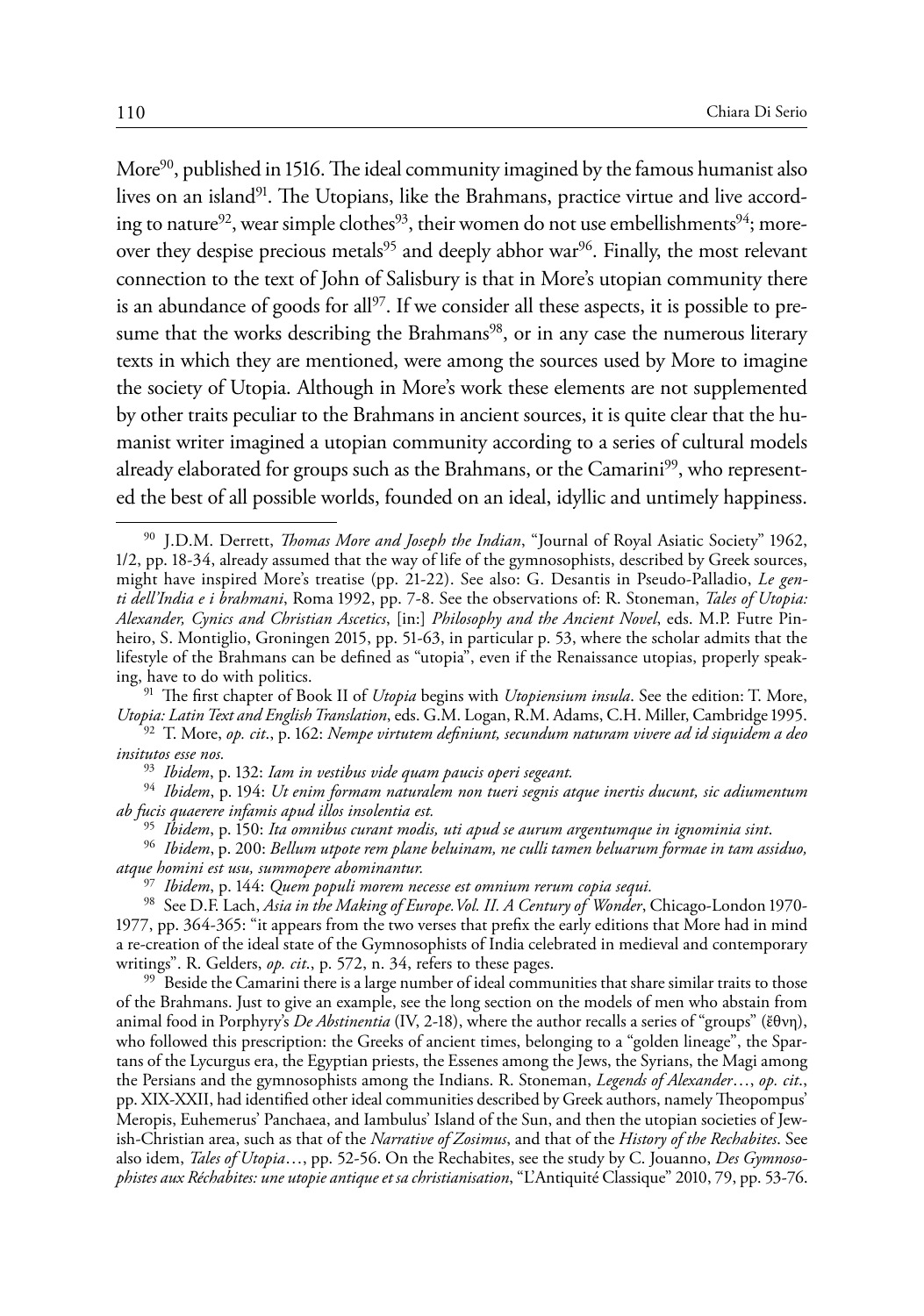## **Bibliography**

### **Primary sources**

- Aeneas Gazaeus et Zacarias Mitilenaeus, *De immortalitate animi et mundi*, ed. J.F. Boissonade, Parisiis 1836.
- Anonimo del IV secolo, *Descrizione del mondo e delle sue genti*, eds. U. Liviadotti, M. Di Branco, Roma 2005. Berghoff W. ed., *De gentibus Indiae et Bragmanibus*, Meisenheim am Glan 1967.
- Bergson L., *Dergriechische Alexanderroman. Rezension β*, Stockholm-Göteborg-Uppsala 1965.
- Billerbeck M. ed., *Stephani Byzantii Ethnica. Vol. 1: A-Γ*, Berlin-New York 2006.
- Breloer B., Bömer F., *Fontes historiae religionum Indicarum*, Bonnae 1939.

De Lagarde P. ed., *Onomastica sacra*, Gottingae 1870.

Hilka A. ed., *Historia Alexandri Magni (Historia de preliis)*. *Rezension J2 (Orosius-Rezension)*, II Teil, Meiseheim am Glan 1977.

Hilka A., Steffens K. eds., *Historia Alexandri Magni (Historia de preliis)*. *Rezension J1* , Meiseheim am Glan 1979.

- Ioannis Saresberiensis Episcopi Carnotensis, *Policraticisive de nugiscurialium et vestigiis philosophorum libri VIII*, ed. C.C.J. Webb, 2 vols., Oxonii 1909.
- Iulius Valerius "Alexander Polemius", *Res gestae Alexandri Macedonis*, ed. M. Rosellini, Monachii et Lipsiae 2004.
- More T., *Utopia: Latin Text and English Translation*, eds. G.M. Logan, R.M. Adams, C.H. Miller, Cambridge 1995.
- Müller C. ed., *Arriani Anabasis et Indica […]. Reliqua Arriani, et scriptorum de rebus Alexandri M. fragmenta collegit, Pseudo Callisthenis historiam fabulosam ex tribus codicibus nunc primum edidit, Itinerarium Alexandri et indices adiecit C. Müller,* Parisiis 1846.
- *Onomastica sacra*, ed. P. de Lagarde, Gottingae 1870.
- Pfister F., *Der Alexanderroman des Achipresbyters Leo*, Heidelberg 1913.
- Pritchard T., *The "Ambrose". Text of Alexander and the Brahmans*, "Classica et Mediaevalia" 1993, 44, pp. 109-139.
- Pseudo-Palladio, *Le genti dell'India e i brahmani*, ed. G. Desantis, Roma 1992.
- Rougé J. ed., *Expositio totius mundi*, Paris 1966.

Steffens K. ed., *Die Historia de preliis Alexandri Magni. Rezension J3* , Meiseheim am Glan 1975.

Steinmann M., *Alexander der Grosse und die "nackten Weisen" Indiens*, Berlin 2012.

- Stoneman R., *Legends of Alexander the Great*, London-New York 2012.
- Stoneman R., Gargiulo T. eds., *Il Romanzo di Alessandro*, vol. I-II, Milano 2007-2012.

Trumpf J. ed., *Anonymi Byzantini Vita Alexandri Regis Macedonum*, Stuttgardiae 1974.

Van Thiel H. ed., *Leben und Taten Alexanders von Makedonien. Der griechische Alexanderroman nach der Handschrift L*, Darmstadt 1974.

### **Secondary Literature**

- Berg B., *Dandamis: an Early Christian Portrait of Indian Asceticism*, "Classica et Mediaevalia" 1970, 31, pp. 269-305.
- Berg B., *The Letter of Palladius on India*, "Byzantion" 1974, 44, pp. 5-16.
- Boas G., *Primitivism and Related Ideas in the Middle Ages*, Baltimore 1948.
- Cary G., *A note on the Mediaeval History of the* Collatio Alexandri cum Dindimo*, "Classica et Mediaevalia"* 1954, 15, pp. 124-129.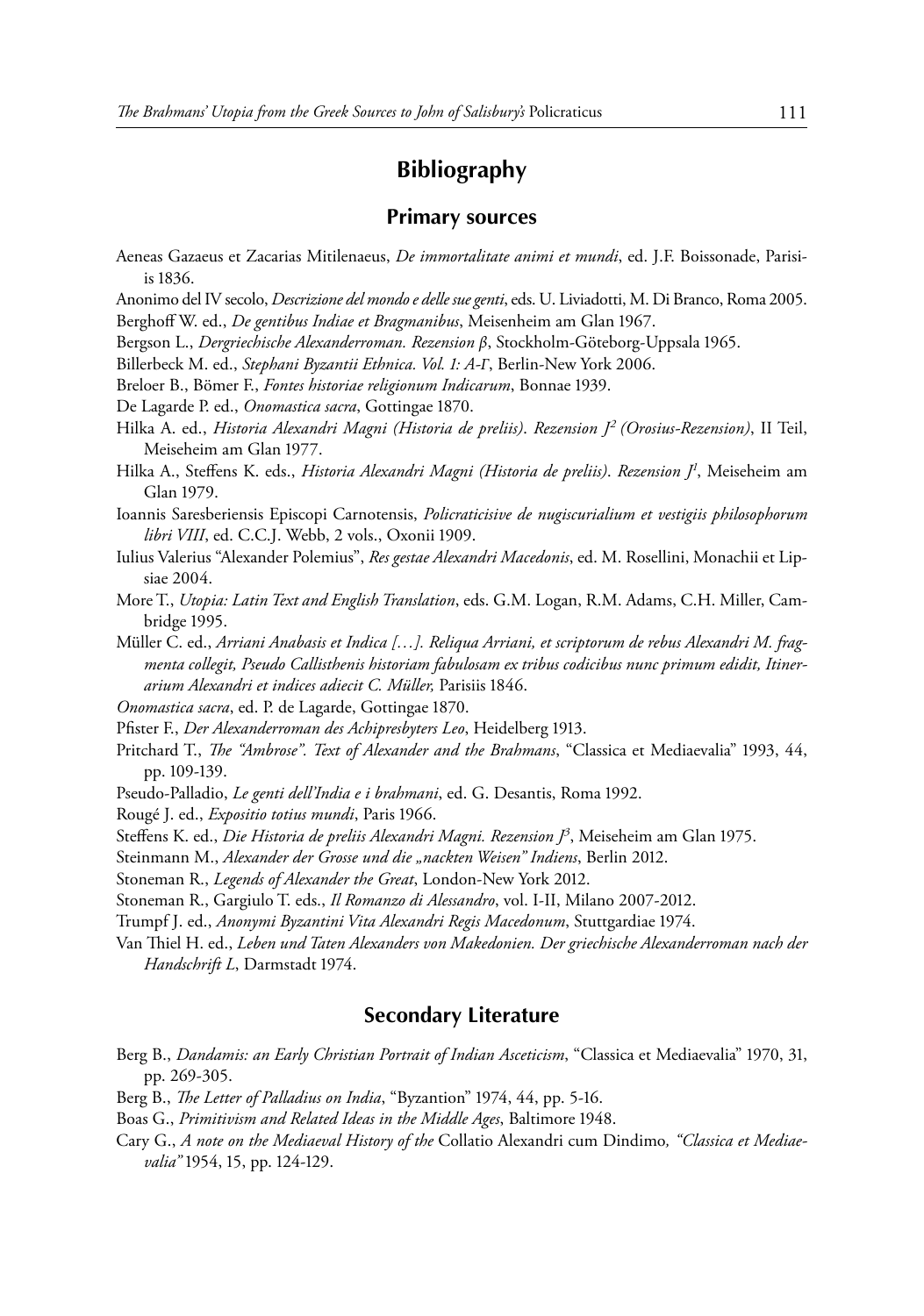- Cary G., *The Medieval Alexander*, ed. D.J.A. Ross, Cambridge 1956.
- Di Serio C., *The Lifestyle of the Brahmans in the* Refutatio omnium haeresium, "Humanitas" 2020, 76, pp. 57-82.
- Di Serio C., *Utopian Elements in Porphyry's* De abstinentia, "Studia Ceranea" 2020, 10, pp. 47-61.
- Derrett J.D.M., *Thomas More and Joseph the Indian*, "Journal of Royal Asiatic Society" 1962, 1/2, pp. 18-34.
- Dzielska M., *Apollonius of Tyana in Legend and History*, Roma 1986.
- Elsner J., *Hagiographic Geography: Travel and Allegory in the Life of Apollonius of Tyana*, "The Journal of Hellenic Studies", 1997, 117, pp. 22-37.
- Elsner Jas', *Beyond Compare: Pagan Saint and Christian God in Late Antiquity*, "Critical Inquiry", 2009, 35/3, pp. 655-683.
- Ferguson J., *Utopias of the Classical World*, Thames & Hudson, London 1975.
- Francis J.A., *Subversive Virtue. Asceticism and Authority in the Second-Century Pagan World*, University Park, PA 1995.
- Gelders R., *Genealogy of Colonial Discourse: Hindu Traditions and the Limits of European Representation*, "Comparative Studies in Society and History" 2009, 51, pp. 563-589.
- Grellard C., Lachaud F. eds., *A Companion to John of Salisbury*, Leiden 2015.
- Hahn T., *The Indian Tradition in Western Medieval Intellectual History*, "Viator" 1978, 9, pp. 213-234.
- Hartog F., *Le miroir d'Hérodote. Essai sur la représentation de l'autre*, Paris 1988.
- Hartog F., *Mémoire d'Ulysse. Récits sur la frontière en Grèce ancienne*, Paris 1996.
- Humphries M., *A New Created World: Classical Geographical Texts and Chrisian Contexts in Late Antiquity*, [in:] *Texts & Culture in Late Antiquity. Inheritance, Authority, and Change*, ed. J.H.D. Scourfield, Swansea 2007, pp. 33-67.
- Isaac B., *The Invention of Racism in Classical Antiquity*, Princeton-Oxford 2004.
- Jouanno C., *Naissance et métamorphoses du Roman d'Alexandre. Domaine grec*, Paris 2002.
- Jouanno C., *Des Gymnosophistes aux Réchabites: une utopie antique et sa christianisation*, "L'Antiquité Classique" 2010, 79, pp. 53-76.
- Karttunen K., *India in Early Greek Literature*, Helsinki 1989.
- Karttunen K., *India and the Hellenistic world*, Helsinki 1997.
- Karttunen K., *Greeks and Indian Wisdom*, [in:] *Beyond Orientalism. The Work of Wilhelm Halbfass and Its Impact on Indian and Cross-Cultural Studies*, eds. E. Franco, K. Preisendanz, Amsterdam-Atalanta 1997, pp. 117-122.
- Liénard E., *La Collatio Alexandri et Dindimi*, "Revue Belge de Philologie et d'Histoire" 1936, 15, pp. 819-838.
- Morelli C., *Sulle tracce del romanzo e della novella*, "Studi italiani di filologia classica" 1920, 1, pp. 25-100. Nederman C.J., *John of Salisbury*, Tempe, AZ 2005.
- Piccaluga G., *La mitizzazione del Vicino Oriente nelle religioni del mondo classico*, [in:] *Mesopotamien und seine Nachbarn*, eds. H. Nissen, J. Renger, Berlin 1982, pp. 573-612.
- Pigulewskaja N., *Bizanzaufden Wegennach Indien. Ausder Geschichtedes Byzantinischen Handelsmitdem Orient vom 4. bis 6,* Berlin 1969.
- Romm J.S., *The Edges of the Earth in Ancient Thought. Geography, Exploration, and Fiction*, Princeton 1992.
- Schneider P., *L'Ethiopie et l'Inde. Interférences et confusions aux extrémités du monde antique (VIIIe siècle avant J.-C.-VIe siècle après J.-C.)*, Rome 2004.
- Steinmann M., *Eine fiktive Depesche der Gymnosophisten an Alexander den Großen: die* Epistula Bragmanorum ad Alexandrum *als Einleitung zu einer moralisch-ethnographischen Epitome*, "Classica et Mediaevalia" 2015, 66, pp. 221-242.
- Stoneman R., *Naked Philosophers: The Brahmans in the Alexander Historians and the Alexander Romance*, "The Journal of Hellenic Studies" 1995, 115, pp. 99-114.